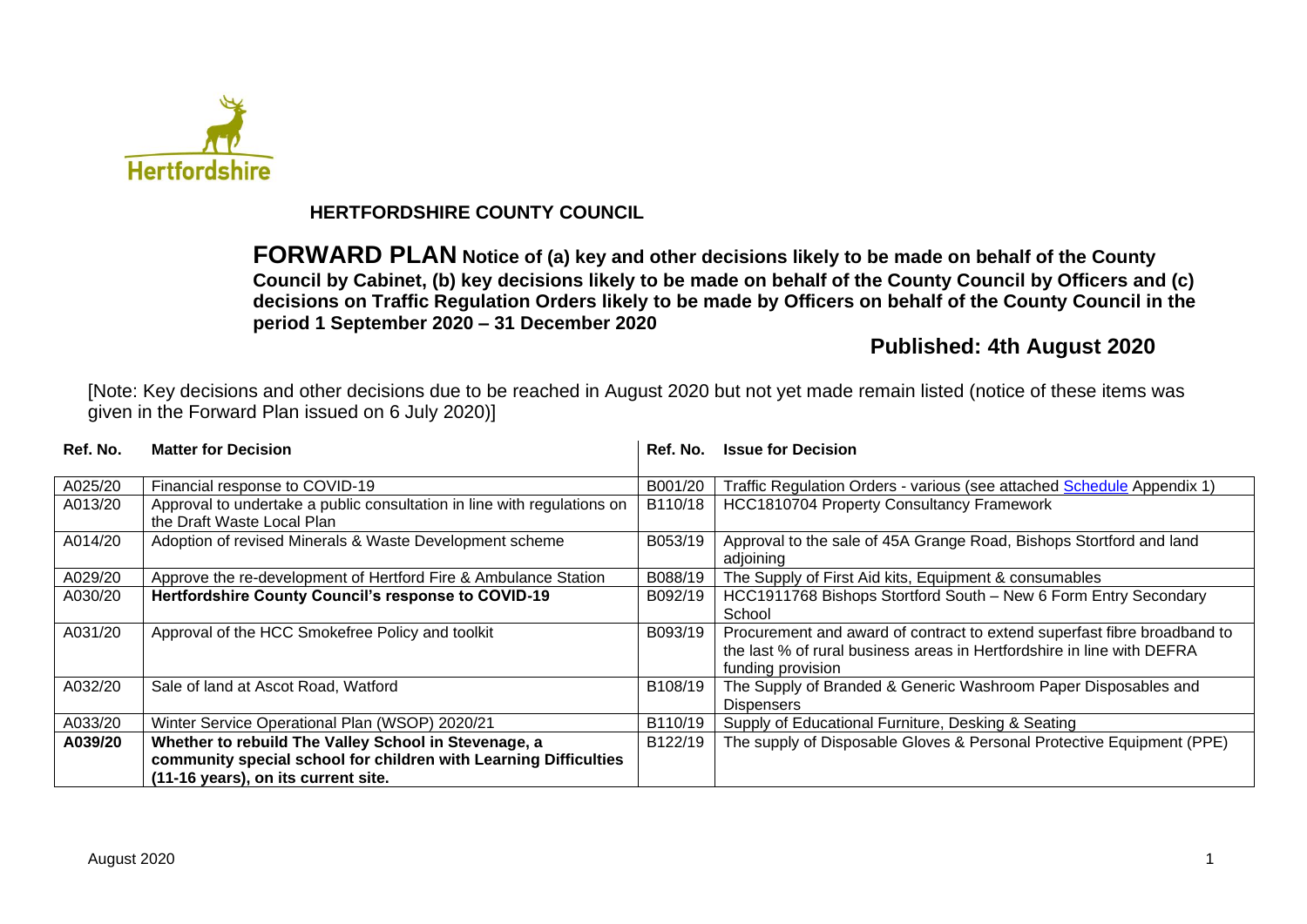| A040/20 | Whether or not to authorise the publication of a statutory notice<br>to close the Primary Support Base (PSB) located at Andrews<br>Lane Primary School with effect from January 2021 and to agree<br>the change in the age range of Rivers Education Support Centre<br>(ESC) from 11-16 to 5-16 years (conditional on outcome of the<br>full statutory process for the PSB); and the capital funding for<br>the ESC | B012/20 | HCC2011982<br>Woodfield School, Replacement of existing temporary building with new 16<br>bay modular building.                                                          |
|---------|---------------------------------------------------------------------------------------------------------------------------------------------------------------------------------------------------------------------------------------------------------------------------------------------------------------------------------------------------------------------------------------------------------------------|---------|--------------------------------------------------------------------------------------------------------------------------------------------------------------------------|
| A034/20 | Agreement of Loans to Herts Living Limited                                                                                                                                                                                                                                                                                                                                                                          | B013/20 | HCC2011983 - Lakeside School - Demolition of existing 3 detached timber<br>buildings to replace with new 3 classroom rendered modular building                           |
| A035/20 | Hertfordshire County Council's response to COVID-19                                                                                                                                                                                                                                                                                                                                                                 | B017/20 | HCC2011967 - The Bishops Stortford High School - Design & Build<br><b>Contract Early Works</b>                                                                           |
| A012/20 | Approval to undertake second pre-submission publication of the<br>Minerals Local Plan in line with regulations; and approval for<br>subsequent submission of the document to the Secretary for State for<br>independent examination                                                                                                                                                                                 | B018/20 | HCC2011970 - Bishops Stortford North Secondary - Design & Build<br>Contract in respect of new build works                                                                |
| A036/20 | HCC's admission arrangements for 2022/23                                                                                                                                                                                                                                                                                                                                                                            | B023/20 | To approve the Staff Travel Action Plan for Apsley Office                                                                                                                |
| A037/20 | Q1 Finance Budget Monitor                                                                                                                                                                                                                                                                                                                                                                                           | B024/20 | Award of various school transport and local bus contracts (services starting<br>September 2020)                                                                          |
| A041/20 | Increase in the Executive Member Board delegated approval<br>limit for Herts Living Ltd small site loans.                                                                                                                                                                                                                                                                                                           | B027/20 | HCC2012045 Maintenance term contract for the provision of repairs,<br>planned maintenance and minor works - Mechanical & Electrical: Award of<br>contract                |
| A038/20 | Hertfordshire County Council's response to COVID-19                                                                                                                                                                                                                                                                                                                                                                 | B038/20 | HCC2012130 Valentine Farm - Demolition of existing 3 bed residential<br>House and construction of new 3 bed residential house - Award of contract                        |
| A016/20 | To agree the recommendations as set out in The Air Quality Plan for<br>Broxbourne (Broxbourne Local No2 Plan - Outline Business Case)                                                                                                                                                                                                                                                                               | B040/20 | Award of contract for the provision of a Street Sweeping Service                                                                                                         |
| A042/20 | Approve proposals to develop a new SEND (Special Educational<br>Needs & Disability) Information, advice and support offer based<br>on consultation, which closed 14/6/20                                                                                                                                                                                                                                            | B042/20 | Delivery Agreement for the provision of Pre-Construction works for the<br>Eastern Waste Transfer Station - Award of contract                                             |
| A043/20 | Hertfordshire County Council's response to COVID-19                                                                                                                                                                                                                                                                                                                                                                 | B044/20 | Contract for the Provision of Children's Cross Regional Arrangements<br>Group (CCRAG) Database                                                                           |
| A044/20 | <b>Q2 Finance Budget Monitor</b>                                                                                                                                                                                                                                                                                                                                                                                    | B047/20 | Hertfordshire County Council & The Procurement Partnership Ltd (TPPL)<br><b>Vehicle Contract Hire Framework</b>                                                          |
| A045/20 | Speed Management Strategy final adoption (post consultation)                                                                                                                                                                                                                                                                                                                                                        | B048/20 | Approve proposals to develop a new SEND (Special Educational Needs &<br>Disability) Information, advice and support offer based on consultation,<br>which closed 14/6/20 |
|         |                                                                                                                                                                                                                                                                                                                                                                                                                     | B049/20 | Procurement and award of the Highways Structural Maintenance and<br><b>Resurfacing Treatments Framework</b><br>(HCC2012002)                                              |
|         |                                                                                                                                                                                                                                                                                                                                                                                                                     | B050/20 | Potential extension to the Highways Weston Hills Inspection and<br>Maintenance Services Contract<br>(HCC1608661)                                                         |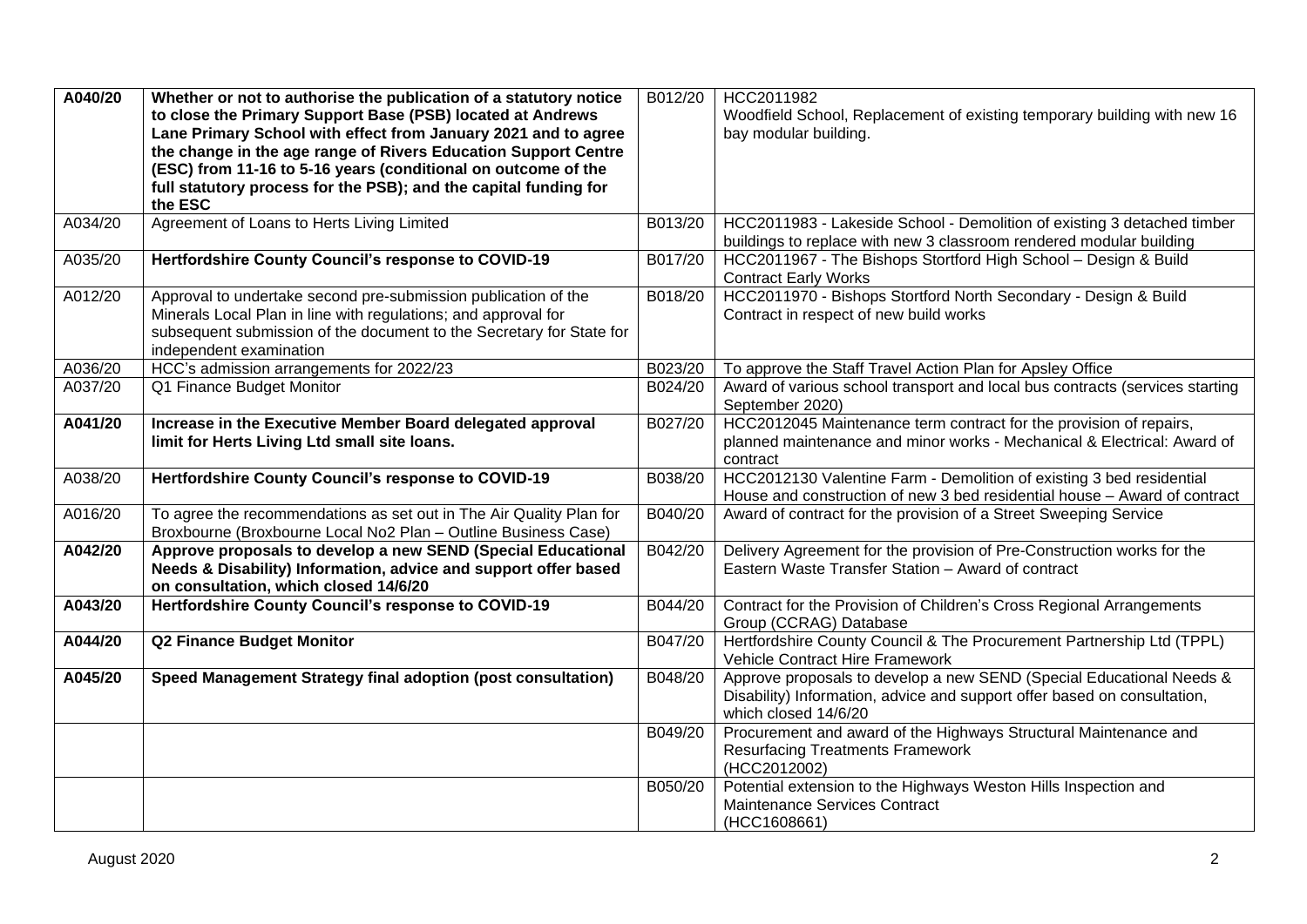| B051/20        | Approve criteria for shortlisting Sustainable Travel Towns programme     |
|----------------|--------------------------------------------------------------------------|
| B052/20        | HCC1507837 Maintenance term contract - Mechanical and Electrical - to    |
|                | provide interim arrangements for the provision of this service Dec 20 -  |
|                | March 21.                                                                |
| B053/20        | Grounds Maintenance tender for schools in Hitchin area. - Award of       |
|                | contract                                                                 |
| B054/20        | Grounds Maintenance tender for schools in Ware and Hertford area - Award |
|                | of contract                                                              |
| B055/20        | Grounds Maintenance tender for schools in Bishops Stortford, Buntingford |
|                | and Puckeridge area - Award of contract                                  |
| B056/20        | Grounds Maintenance tender for schools in Stevenage (primary schools)    |
|                | area - Award of contract                                                 |
| B057/20        | Grounds Maintenance tender for schools in Stevenage (secondary schools)  |
|                | area - Award of contract                                                 |
| B058/20        | Grounds Maintenance tender for schools in Letchworth area - Award of     |
|                | contract                                                                 |
| B059/20        | Grounds Maintenance tender for Facilities Management sites, Children's   |
|                | Services, Adult Care Services, Libraries - Award of Contract             |
| B060/20        | Approve the Staff Travel Action Plan (Stevenage offices)                 |
|                | B061/20   Approve the Staff Travel Action Plan (Hertford offices)        |
| <b>B062/20</b> | Contract for the provision of container haulage services, recycled       |
|                | metals disposal and automotive battery disposal.                         |
| B063/20        | Contract for the provision of dry recyclables, hard plastics and wood    |
|                | disposal.                                                                |
| <b>B064/20</b> | Contract for the provision of green waste disposal.                      |
| B065/20        | Implementing Phase 2 of an assistive technology pilot across one         |
|                | locality to test out and evaluate new digital technologies to support    |
|                | people's independence and increase their ability to stay in their own    |
|                | home. Phase 2 to be conducted using the same approach as the             |
|                | initial Proof of Concept pilot                                           |
| <b>B066/20</b> | HCC2012259 - Ickleford School - Undertake heating & domestic             |
|                | pipework replacement (including heating emitters) & upgrade to plant     |
|                | room                                                                     |
| <b>B067/20</b> | HCC2012260 -Swing Gate School - Undertake heating & domestic             |
|                | pipework replacement (including heating emitters) & upgrade to plant     |
|                | room                                                                     |
| <b>B068/20</b> | HCC2012261 - Prae Wood School - Undertake heating & domestic             |
|                | pipework replacement (including heating emitters) & upgrade to plant     |
|                | room                                                                     |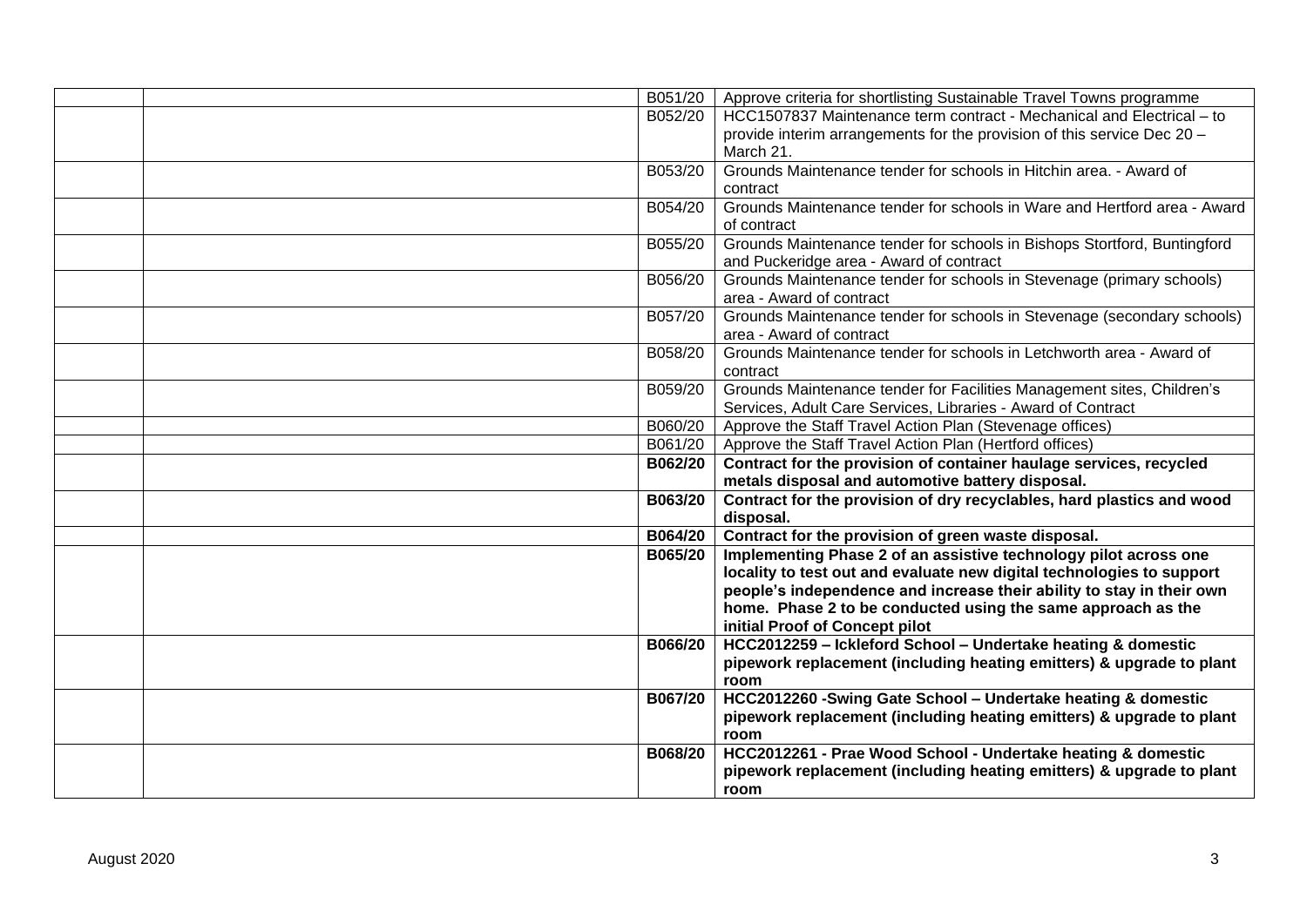|  | B069/20   HCC2012262 - Kings Langley Primary School - Undertake heating &      |
|--|--------------------------------------------------------------------------------|
|  | domestic pipework replacement (including heating emitters) &                   |
|  | upgrade to plant room                                                          |
|  | B070/20   Pre-Construction Services Agreement for the provision of a new First |
|  | <b>School at Buntingford.</b>                                                  |
|  | B071/20   Award of contract for the Sensory Support Tender                     |
|  | B072/20   Award of contract for the Communicator and Intervenor Service        |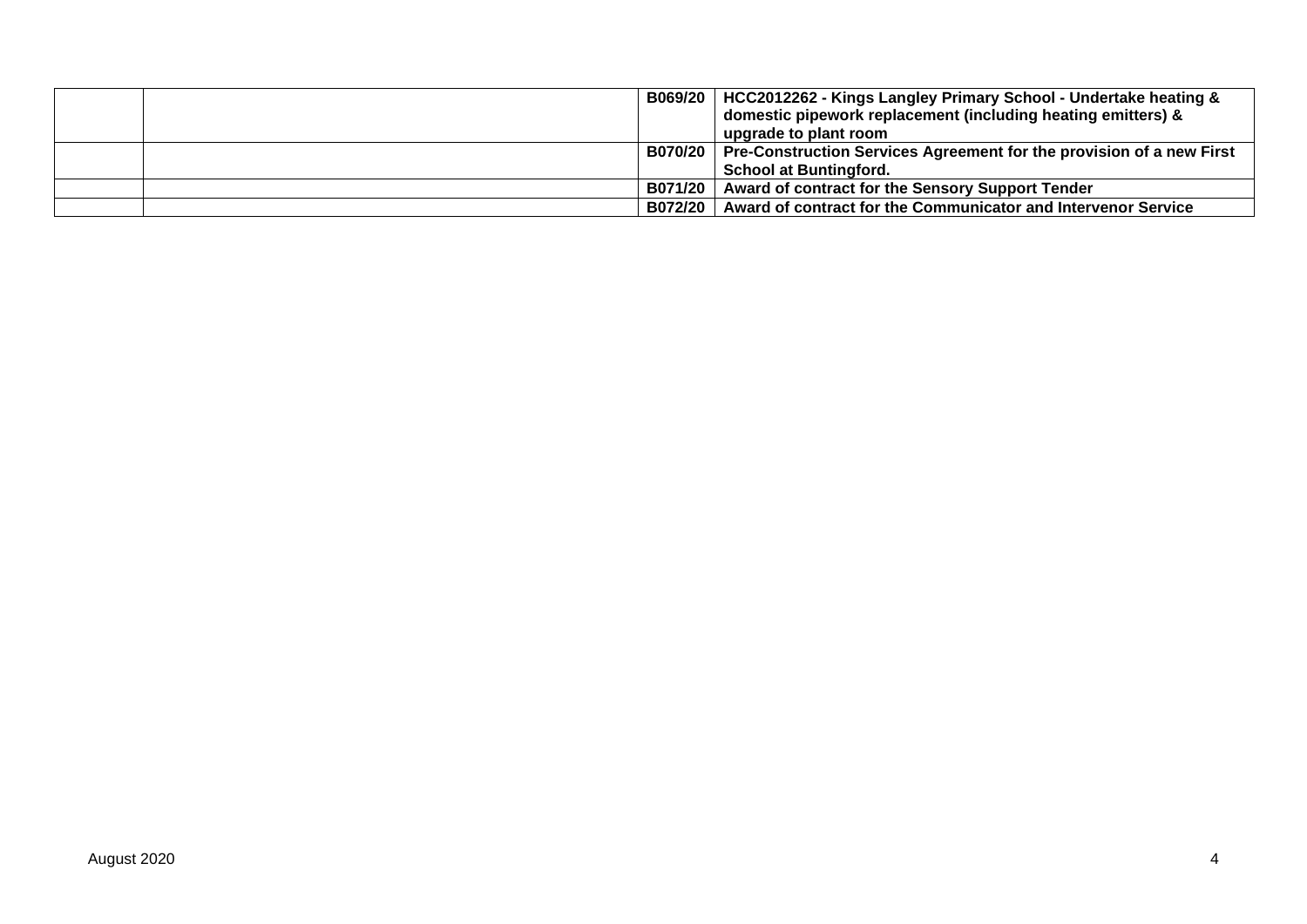| Ref. No. | <b>Matter for Decision</b>                                                                                  | Date<br>decision to<br>be made                           | <b>Cabinet Panels to be</b><br>consulted                                  | <b>Officer contact for</b><br>this matter | Documents to be<br>considered****                         | <b>Exempt from the</b><br><b>Council's Call-In</b><br>Procedures <sup>#</sup><br>Yes / No |
|----------|-------------------------------------------------------------------------------------------------------------|----------------------------------------------------------|---------------------------------------------------------------------------|-------------------------------------------|-----------------------------------------------------------|-------------------------------------------------------------------------------------------|
| A025/20  | Financial response to COVID-<br>19                                                                          | 21/09/2020                                               | Resources &<br><b>Performance Cabinet</b><br>Panel                        | Steven Pilsworth<br>01992 555737          | Report of the Director of<br>Resources                    | <b>No</b>                                                                                 |
| A013/20  | Approval to undertake a public<br>consultation in line with<br>regulations on the Draft Waste<br>Local Plan | Cabinet<br>21/09/2020<br>County<br>Council<br>20/10/2020 | Growth, Infrastructure,<br>Planning & The<br><b>Economy Cabinet Panel</b> | Julie Greaves<br>01992 556227             | Report of the Director of<br>Environment & Infrastructure | Yes                                                                                       |

#### **PART A: DECISIONS BY CABINET** Note: New items and amendments are shown in **bold.**

\*\* The address from which, subject to any prohibition or restriction on their disclosure, copies of, or extracts from, any document listed is available is County Hall, Pegs Lane, Hertford, SG13 8DE. Other documents relevant to these matters may be submitted to the decision maker. To request details of such documents (if any) as they become available contact Deborah Jeffery, Assistant Manager, Democratic Services by email [\(deborah.jeffery@hertfordshire.gov.uk\)](mailto:deborah.jeffery@hertfordshire.gov.uk) or phone (01992 555563)

\*\*\* In accordance with Regulation 10(1) of The Local Authorities (Executive Arrangements) (Meetings and Access to Information) (England) Regulations 2012 (the '2012 Regulations') these items of business will be considered by Cabinet at its meeting 13 May 2019. Notices issued, as required by the 2012 Regulations, can be viewed at <https://democracy.hertfordshire.gov.uk/mgCalendarMonthView.aspx?GL=1&bcr=1>

†† Documents to be considered by the Cabinet are published in the Council's website at <https://democracy.hertfordshire.gov.uk/mgCalendarMonthView.aspx?GL=1&bcr=1>

‡‡ Grounds for exemption are: -

- (a) where the decision is a decision taken under the Special Urgency provisions in Annex 4 of the Constitution
- (b) where the Chief Executive certifies that implementation of the decision is critical for service delivery
- (c) where the Chief Legal Officer certifies that the Council would be likely to suffer legal prejudice from a delay in implementation of the decision resulting from the decision being Called-In
- (d) where the Director of Resources certifies that the Council would be likely to suffer financial prejudice from a delay in implementation of the decision resulting from the decision being Called-In;
- (e) where the Chief Legal Officer certifies that a delay in implementation of the decision resulting from the decision being Called-In would result in the decision being incapable of implementation or meaningful implementation
- (f) where the decision results from consideration of a recommendation or report from the OSC or any sub-committee or Topic Group of the OSC;
- (g) where the decision results from a reference back decision by Overview and Scrutiny Committee; or
- (h) where the decision is a recommendation to Full Council;
- (i) where the Call-In period has expired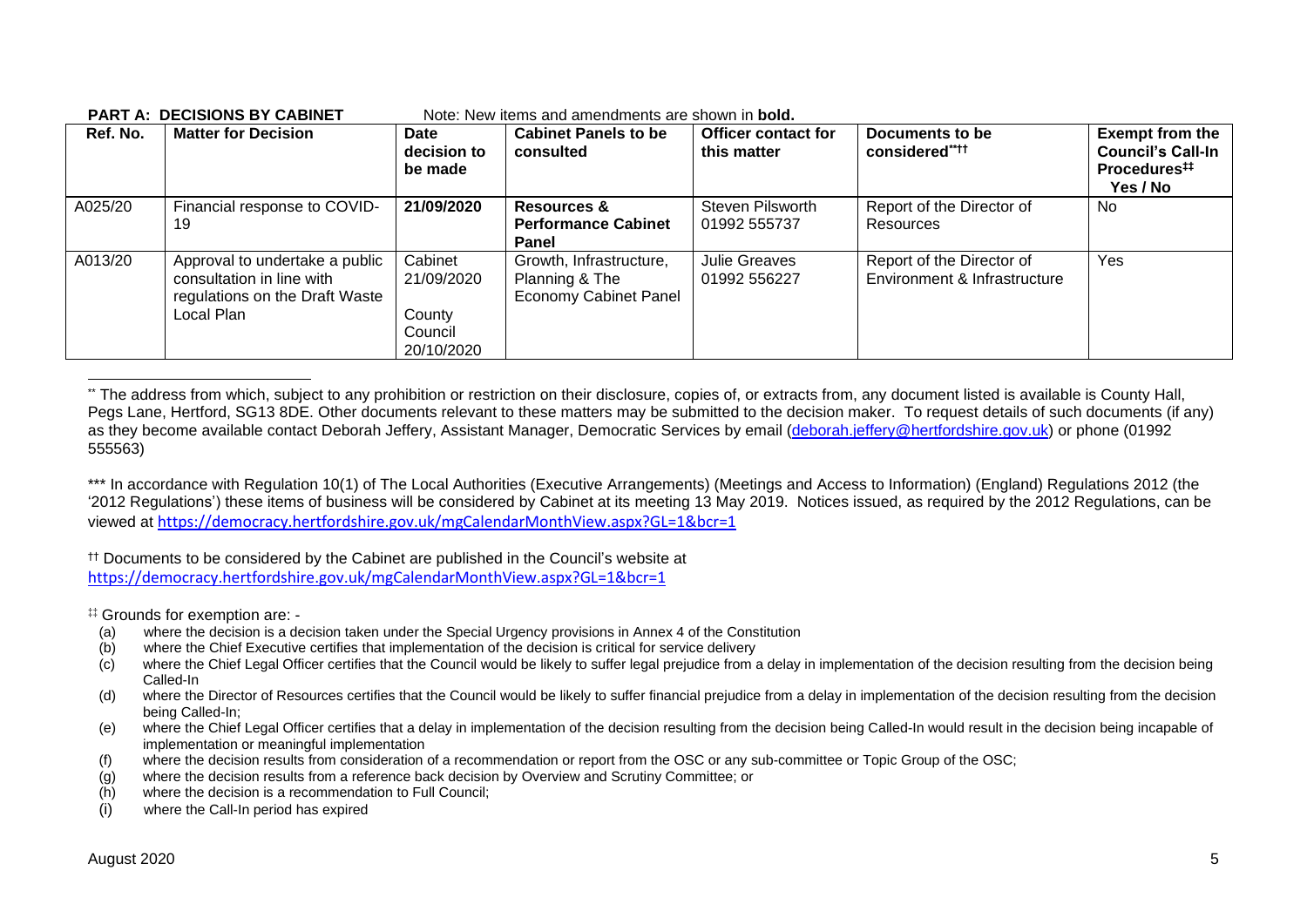| A014/20 | Adoption of revised Minerals &<br>Waste Development scheme                                                                                                                      | Cabinet<br>21/09/2020<br>County<br>Council<br>20/10/2020 | Growth, Infrastructure,<br>Planning & The<br><b>Economy Cabinet Panel</b>                                  | <b>Julie Greaves</b><br>01992 556227  | Report of the Director of<br>Environment & Infrastructure                                                                                                                                                                                                  | $\overline{Yes}$ |
|---------|---------------------------------------------------------------------------------------------------------------------------------------------------------------------------------|----------------------------------------------------------|------------------------------------------------------------------------------------------------------------|---------------------------------------|------------------------------------------------------------------------------------------------------------------------------------------------------------------------------------------------------------------------------------------------------------|------------------|
| A029/20 | Approve the re-development of<br>Hertford Fire & Ambulance<br><b>Station</b>                                                                                                    | 21/09/2020                                               | <b>Community Safety &amp;</b><br><b>Waste Cabinet Panel</b><br>Resources &<br>Performance Cabinet<br>Panel | <b>Steve Tant</b><br>01707 281480     | Joint Report of the Director of<br>Resources and Director of<br><b>Community Protection</b><br>Part I and Part II Report - due<br>to 'Information relating to the<br>financial or business affairs of<br>any particular person<br>(including the Council)' | <b>No</b>        |
| A030/20 | <b>Hertfordshire County</b><br><b>Council's response to</b><br>COVID-19                                                                                                         | 21/09/2020                                               | <b>Resources &amp;</b><br><b>Performance Cabinet</b><br><b>Panel</b>                                       | Alex James<br>01992 588259            | Report of the Director of<br>Resources                                                                                                                                                                                                                     | <b>No</b>        |
| A031/20 | Approval of the HCC<br>Smokefree Policy and toolkit                                                                                                                             | 21/09/2020                                               | Public Health and<br><b>Prevention Cabinet</b><br>Panel                                                    | Liz Fisher<br>01442 453633            | Report of the Director of Public<br>Health                                                                                                                                                                                                                 | <b>No</b>        |
| A032/20 | Sale of land at Ascot Road,<br>Watford                                                                                                                                          | 21/09/2020                                               | Resources &<br>Performance Cabinet<br>Panel                                                                | Mike Evans<br>01992 555634            | Report of the Director of<br>Resources                                                                                                                                                                                                                     | <b>No</b>        |
| A033/20 | <b>Winter Service Operational</b><br>Plan (WSOP) 2020/21                                                                                                                        | 21/09/2020                                               | Highways &<br><b>Environment Cabinet</b><br>Panel                                                          | <b>Richard Stacey</b><br>01992 658115 | Report of the Director of<br>Environment and Infrastructure                                                                                                                                                                                                | <b>No</b>        |
| A039/20 | Whether to rebuild The<br><b>Valley School in Stevenage,</b><br>a community special school<br>for children with Learning<br>Difficulties (11-16 years), on<br>its current site. | 21/09/2020                                               | <b>Education, Libraries</b><br>and Localism Cabinet<br>Panel                                               | <b>Samantha Young</b><br>01992 555754 | <b>Report of the Director of</b><br><b>Children's Services</b>                                                                                                                                                                                             | <b>No</b>        |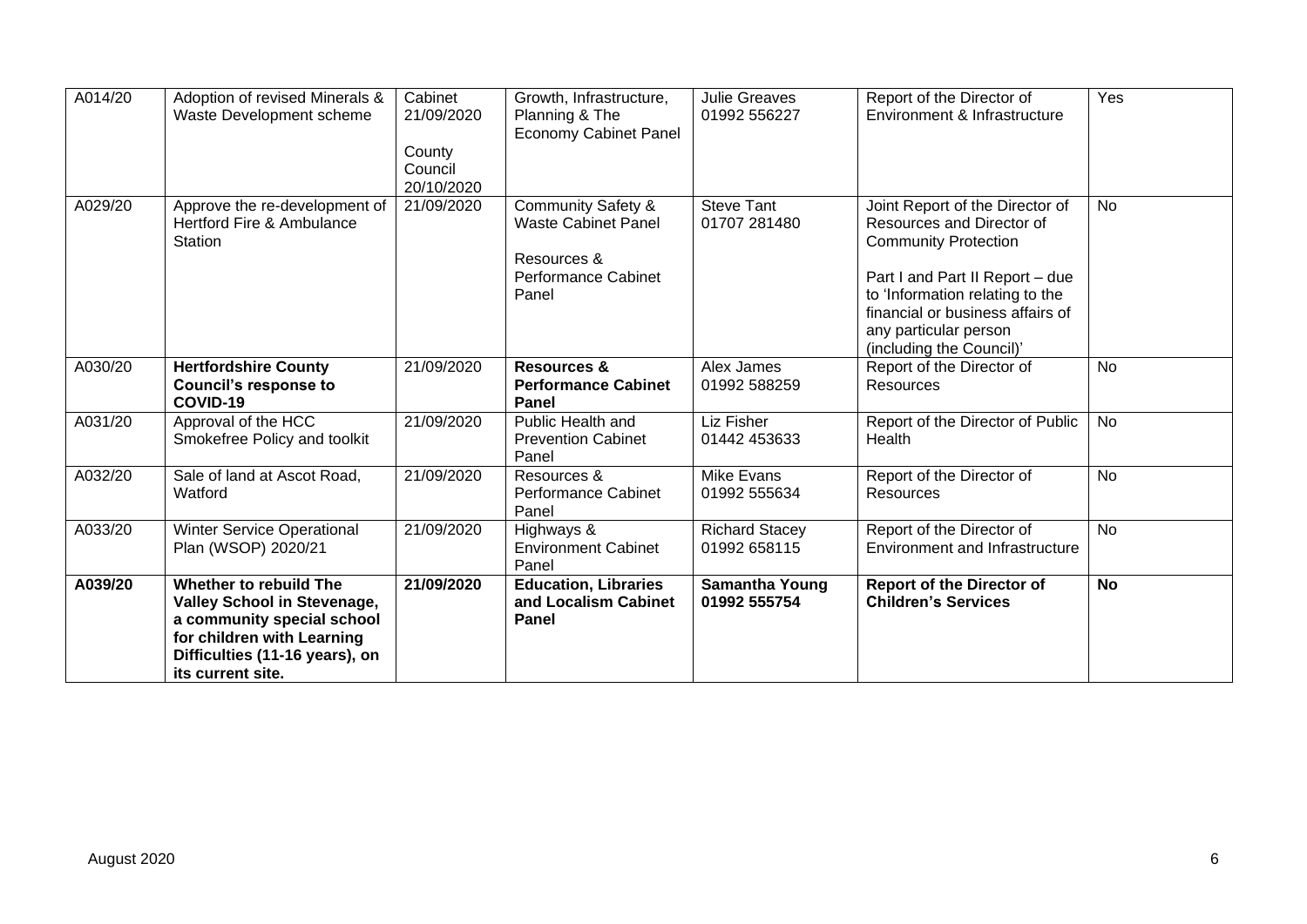| A040/20 | Whether or not to authorise<br>the publication of a statutory<br>notice to close the Primary<br><b>Support Base (PSB) located</b><br>at Andrews Lane Primary<br><b>School with effect from</b><br>January 2021 and to agree<br>the change in the age range<br>of Rivers Education Support<br>Centre (ESC) from 11-16 to<br>5-16 years (conditional on<br>outcome of the full statutory<br>process for the PSB); and<br>the capital funding for the<br><b>ESC</b> | 21/09/2020                                               | <b>Education, Libraries</b><br>and Localism Cabinet<br><b>Panel</b>       | <b>Richard Woodard</b><br>01442 453224 | <b>Report of the Director of</b><br><b>Children's Services</b>                                                                                                                                                  | <b>No</b> |
|---------|------------------------------------------------------------------------------------------------------------------------------------------------------------------------------------------------------------------------------------------------------------------------------------------------------------------------------------------------------------------------------------------------------------------------------------------------------------------|----------------------------------------------------------|---------------------------------------------------------------------------|----------------------------------------|-----------------------------------------------------------------------------------------------------------------------------------------------------------------------------------------------------------------|-----------|
| A034/20 | Agreement of Loans to Herts<br><b>Living Limited</b>                                                                                                                                                                                                                                                                                                                                                                                                             | 19/10/2020                                               | Resources &<br>Performance Cabinet<br>Panel                               | Steven Pilsworth<br>01992 555737       | Report of the Director of<br><b>Resources</b><br>Part I and Part II Report -<br>due to 'Information relating<br>to the financial or business<br>affairs of any particular<br>person (including the<br>Council)' | <b>No</b> |
| A035/20 | <b>Hertfordshire County</b><br><b>Council's response to</b><br>COVID-19                                                                                                                                                                                                                                                                                                                                                                                          | 19/10/2020                                               | <b>Resources &amp;</b><br><b>Performance Cabinet</b><br>Panel             | Alex James<br>01992 588259             | Report of the Director of<br>Resources                                                                                                                                                                          | <b>No</b> |
| A012/20 | Approval to undertake second<br>pre-submission publication of<br>the Minerals Local Plan in line<br>with regulations; and approval<br>for subsequent submission of<br>the document to the Secretary<br>for State for independent<br>examination                                                                                                                                                                                                                  | Cabinet<br>19/10/2020<br>County<br>Council<br>20/10/2020 | Growth, Infrastructure,<br>Planning & The<br><b>Economy Cabinet Panel</b> | <b>Julie Greaves</b><br>01992 556227   | Report of the Director of<br>Environment & Infrastructure                                                                                                                                                       | Yes       |
| A036/20 | HCC's admission<br>arrangements for 2022/23                                                                                                                                                                                                                                                                                                                                                                                                                      | 19/10/2020                                               | Education, Libraries &<br><b>Localism Cabinet Panel</b>                   | Jayne Abery<br>01992 588785            | Report of the Director of<br><b>Children's Services</b>                                                                                                                                                         | No        |
| A037/20 | Q1 Finance Budget Monitor                                                                                                                                                                                                                                                                                                                                                                                                                                        | 19/10/2020                                               | Resources &<br><b>Performance Cabinet</b><br>Panel                        | Scott Walker<br>01992 555273           | Report of the Director of<br>Resources                                                                                                                                                                          | No        |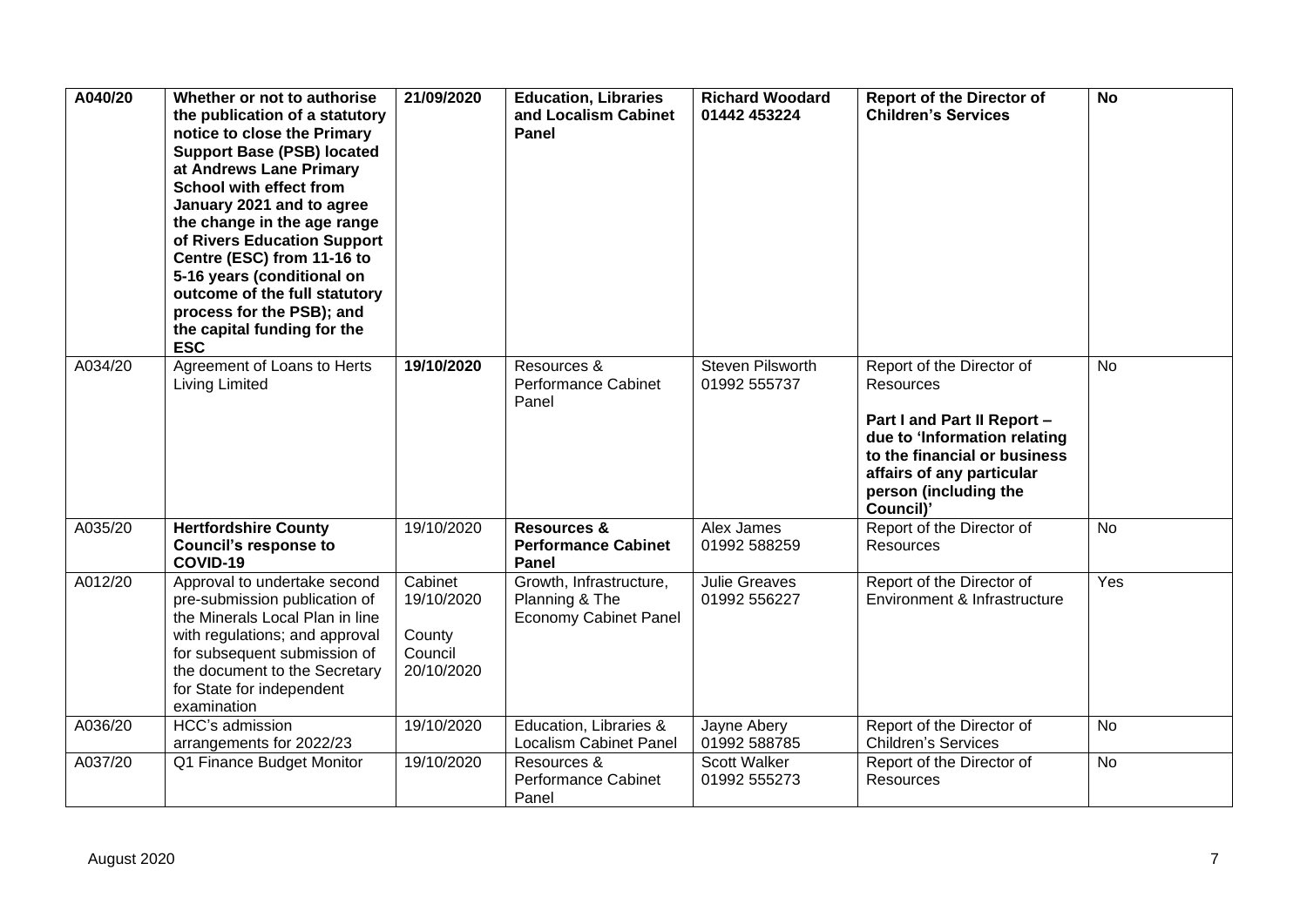| A041/20 | Increase in the Executive<br><b>Member Board delegated</b><br>approval limit for Herts<br>Living Ltd small site loans.                                                                      | 19/10/2020 | <b>Resources &amp;</b><br><b>Performance Cabinet</b><br>Panel           | <b>Gemma Bell</b><br>01992 555731     | <b>Report of the Director of</b><br><b>Resources</b><br>Part I and Part II Report -<br>due to 'Information relating<br>to the financial or business<br>affairs of any particular<br>person (including the<br>Council)' | $\overline{N}$ |
|---------|---------------------------------------------------------------------------------------------------------------------------------------------------------------------------------------------|------------|-------------------------------------------------------------------------|---------------------------------------|------------------------------------------------------------------------------------------------------------------------------------------------------------------------------------------------------------------------|----------------|
| A038/20 | <b>Hertfordshire County</b><br><b>Council's response to</b><br>COVID-19                                                                                                                     | 23/11/2020 |                                                                         | Alex James<br>01992 588259            | Report of the Director of<br><b>Resources</b>                                                                                                                                                                          | <b>No</b>      |
| A016/20 | To agree the<br>recommendations as set out in<br>The Air Quality Plan for<br>Broxbourne (Broxbourne Local<br>No <sub>2</sub> Plan - Outline Business<br>Case)                               | 23/11/2020 | Highways &<br><b>Environment Cabinet</b><br>Panel                       | <b>Trevor Brennan</b><br>01992 658406 | Report of the Director of<br>Environment and Infrastructure                                                                                                                                                            | <b>No</b>      |
| A042/20 | Approve proposals to<br>develop a new SEND<br><b>(Special Educational Needs</b><br>& Disability) Information,<br>advice and support offer<br>based on consultation,<br>which closed 14/6/20 | 23/11/2020 | Children, Young<br><b>People &amp; Families</b><br><b>Cabinet Panel</b> | <b>Felix Gilding</b><br>07970 193278  | <b>Report of the Director of</b><br><b>Children's Services</b>                                                                                                                                                         | <b>No</b>      |
| A043/20 | <b>Hertfordshire County</b><br><b>Council's response to</b><br>COVID-19                                                                                                                     | 14/12/2020 | <b>Resources &amp;</b><br><b>Performance Cabinet</b><br>Panel           | <b>Alex James</b><br>01992 588259     | <b>Report of the Director of</b><br><b>Resources</b>                                                                                                                                                                   | <b>No</b>      |
| A044/20 | <b>Q2 Finance Budget Monitor</b>                                                                                                                                                            | 14/12/2020 | <b>Resources &amp;</b><br><b>Performance Cabinet</b><br>Panel           | <b>Scott Walker</b><br>01992 555273   | <b>Report of the Director of</b><br><b>Resources</b>                                                                                                                                                                   | <b>No</b>      |
| A045/20 | <b>Speed Management Strategy</b><br>final adoption (post<br>consultation)                                                                                                                   | 14/12/2020 | Highways &<br><b>Environment Cabinet</b><br>Panel                       | <b>Rupert Thacker</b><br>01992 658176 | <b>Report of the Director of</b><br><b>Environment and</b><br><b>Infrastructure</b>                                                                                                                                    | <b>No</b>      |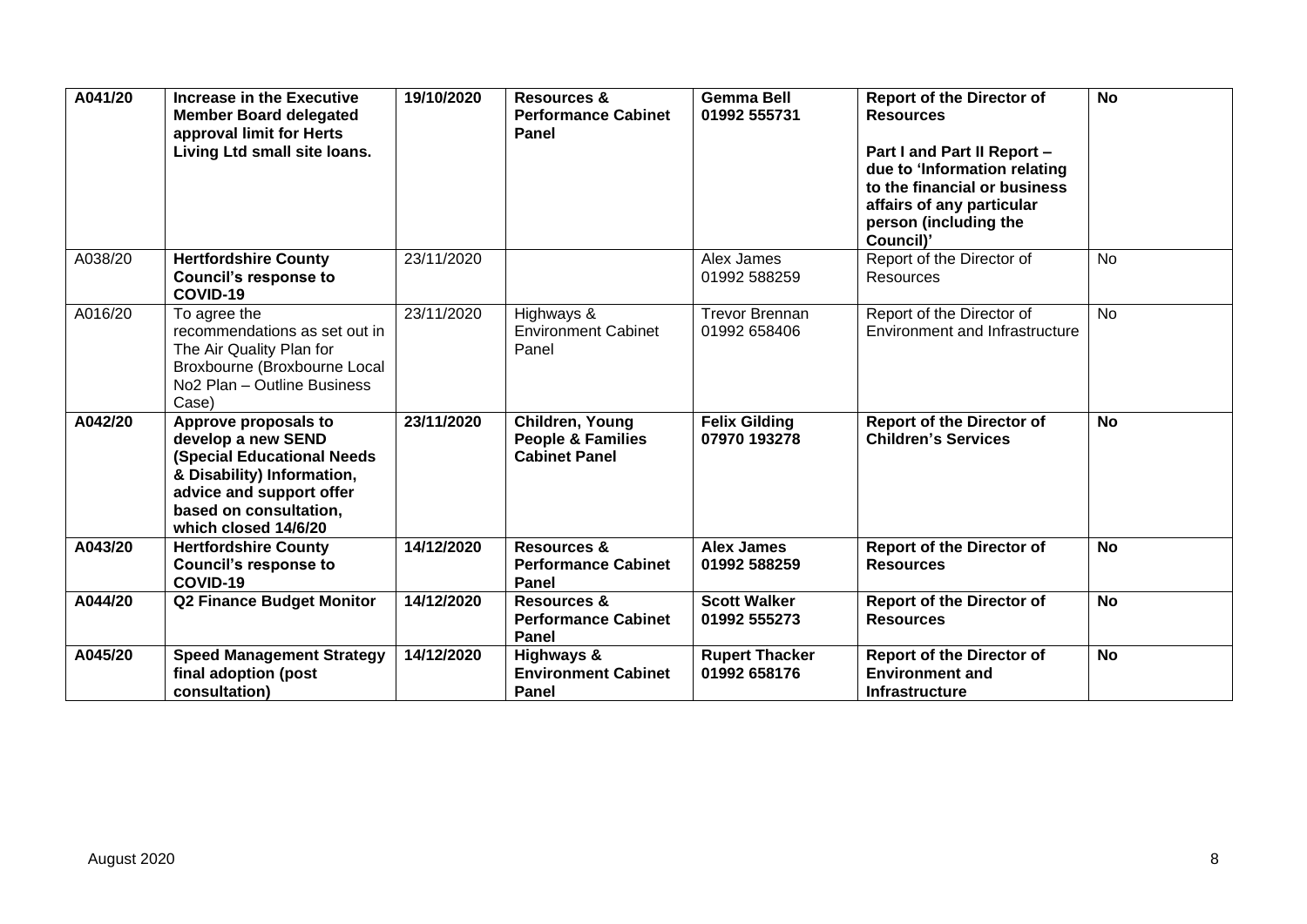**Membership of Cabinet:**

Richard Roberts **Adult Care & Health Phil Bibby Highways & Environment**<br> **Referesa Heritage** Children, Young People and Families David Williams Leader of the Council **Teresa Heritage Children, Young People and Families David Williams Leader of the Council Terry Hone Community Safety & Waste Management Tim Hutchings** Public Health & Prevention<br> **Terry Douris Education, Libraries & Localism** Ralph Sangster Resources & Performance **Terry Douris Education, Libraries & Localism <br>Derrick Ashley <b>Ralph** Growth, Infrastructure, Planning **Growth, Infrastructure, Planning and The Economy**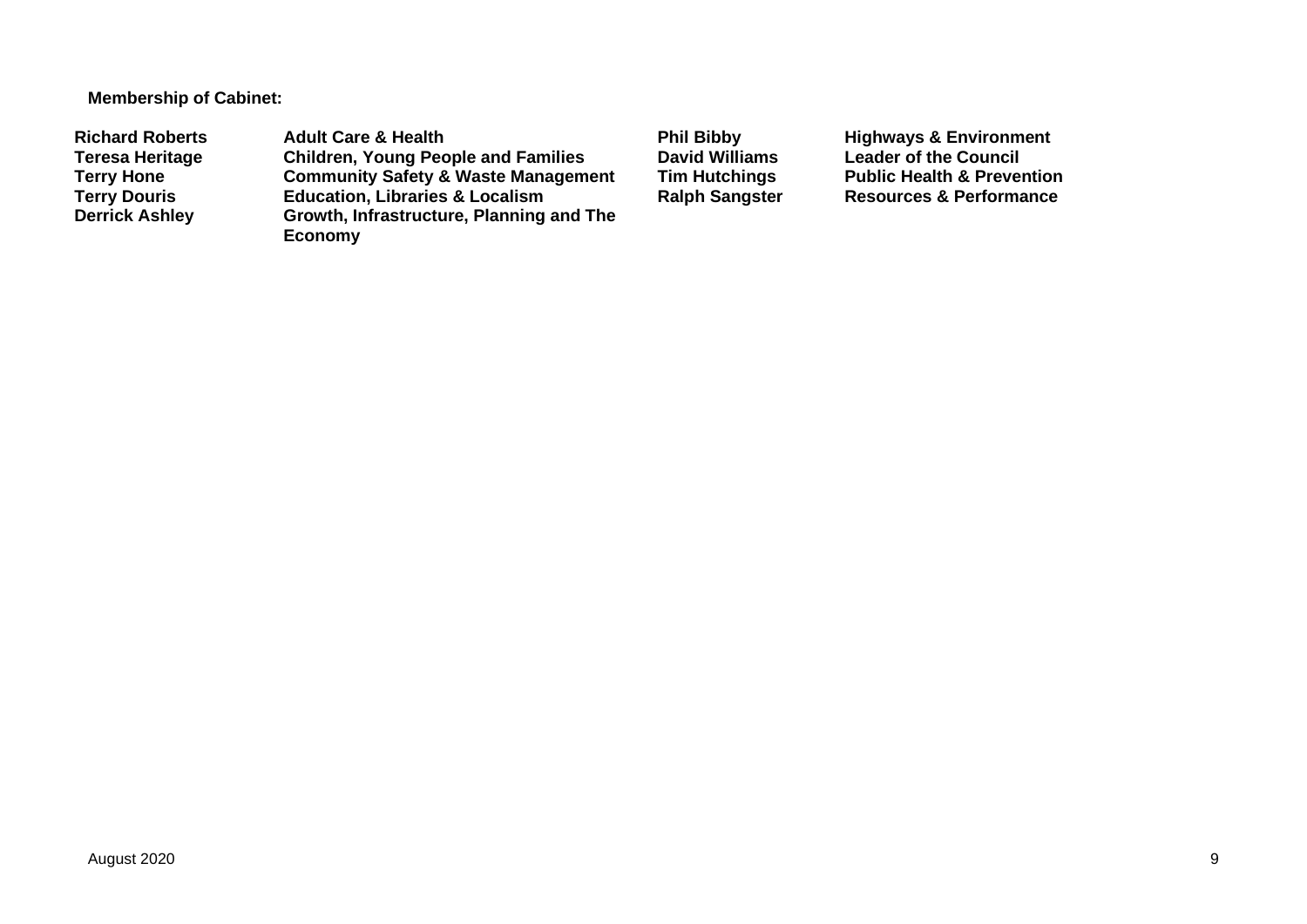**PART B: DECISIONS BY CHIEF OFFICERS Note: New items and amendments are shown in bold**.

|         | <b>Issue for Decision</b>                                                                  | Name and Title of<br><b>Decision Maker</b>                               | Date, or<br>period<br>within<br>which,<br>decision to<br>be made | <b>Cabinet Panels to be</b><br>consulted | <b>Officer contact for</b><br>this matter | Documents to be<br>considered <sup>§§</sup> | <b>Exempt from the</b><br><b>Council's Call-In</b><br><b>Procedures</b><br>Yes / No |
|---------|--------------------------------------------------------------------------------------------|--------------------------------------------------------------------------|------------------------------------------------------------------|------------------------------------------|-------------------------------------------|---------------------------------------------|-------------------------------------------------------------------------------------|
| B001/20 | <b>Traffic Regulation</b><br>Orders - various<br>(see attached<br><b>Schedule</b> Appendix | Mark Kemp<br>Director<br>Environment and<br>Infrastructure               | During the<br>period of this<br>Forward Plan                     |                                          | Mark Kemp<br>01992 555206                 | Reports from Lead<br><b>Officers</b>        | No                                                                                  |
| B110/18 | HCC1810704<br>Property<br>Consultancy<br>Framework                                         | Sass Pledger<br><b>Assistant Director -</b><br>Property                  | <b>October</b><br>2020 (was<br><b>September</b><br>2020)         |                                          | <b>Michael Ramshaw</b><br>01992 588778    | See Note 2 below                            | <b>No</b>                                                                           |
| B053/19 | Approval to the sale<br>of 45A Grange<br>Road, Bishops<br>Stortford and land<br>adjoining  | <b>Emily White</b><br>Head of Strategic<br>Asset Management<br>& Estates | August 2020<br>(was July<br>2020)                                |                                          | <b>Andrew Edwards</b><br>01992 556007     | Report                                      | <b>No</b>                                                                           |
| B088/19 | The Supply of First<br>Aid kits, Equipment<br>& consumables                                | Glenn Facey<br>Head of Herts<br><b>FullStop</b>                          | <b>September</b><br>2020 (was<br><b>July 2020)</b>               |                                          | Sarah Church<br>01707 292557              | See Note 2 below                            | No                                                                                  |
| B092/19 | HCC1911768<br><b>Bishops Stortford</b><br>South - New 6<br>Form Entry<br>Secondary School  | Sass Pledger<br><b>Assistant Director</b><br>Property                    | <b>October</b><br>2020 (was<br><b>September</b><br>2020)         |                                          | Jackie Aldridge<br>01992 588138           | See Note 2 below                            | <b>No</b>                                                                           |

<sup>&</sup>lt;sup>§§</sup> The address from which, subject to any prohibition or restriction on their disclosure, copies of, or extracts from, any document listed is available is County Hall, Pegs Lane, Hertford, SG13 8DE. Other documents relevant to these matters may be submitted to the decision maker. To request details of such documents (if any) as they become available contact Deborah Jeffery, Assistant Manager, Democratic Services by email (deborah.jeffery@hertfordshire.gov.uk) or phone (01992 555563).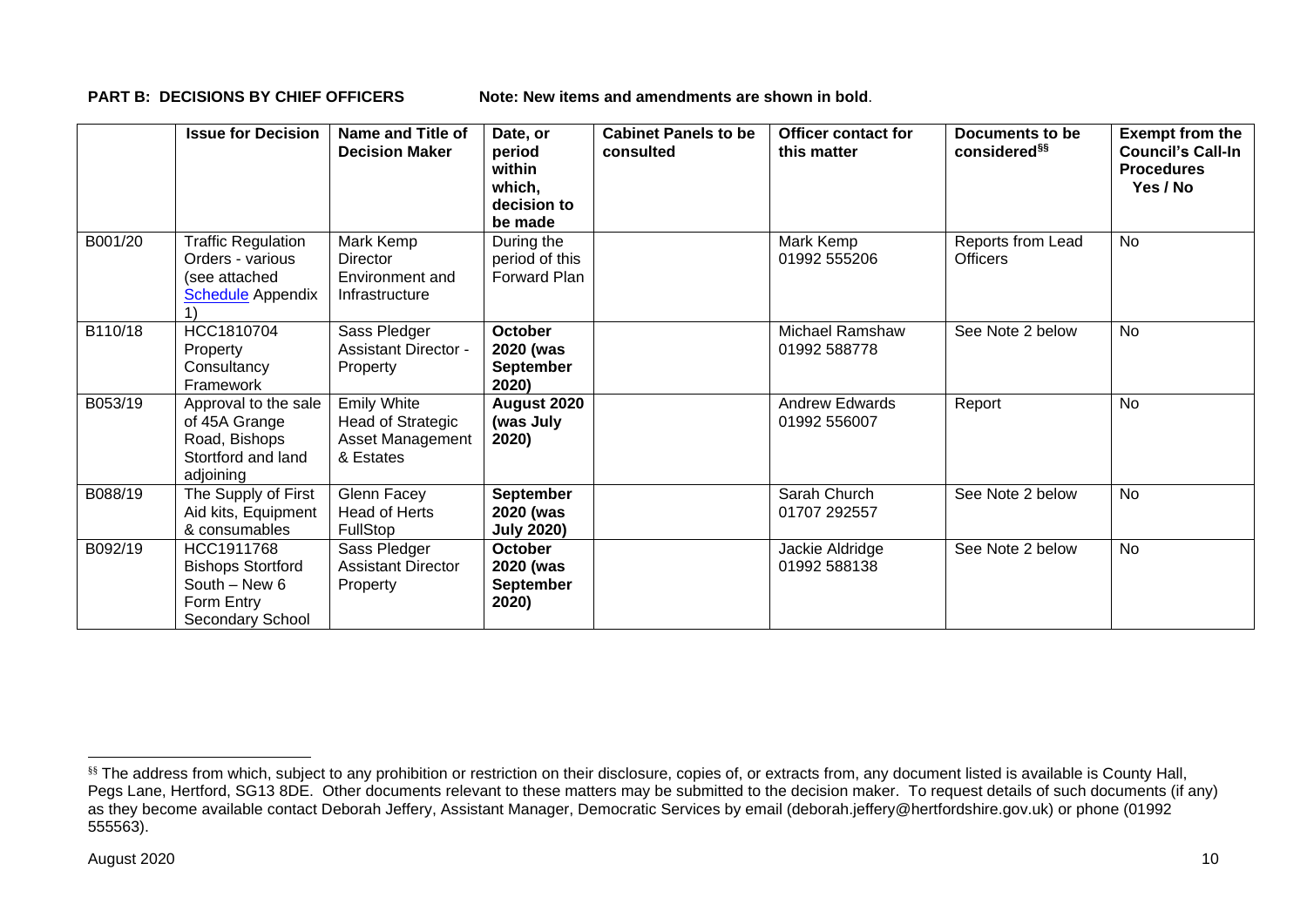| B093/19 | Procurement and<br>award of contract to<br>extend superfast<br>fibre broadband to<br>the last % of rural<br>business areas in<br>Hertfordshire in line<br>with DEFRA<br>funding provision | Scott Crudgington<br>Director of<br>Resources         | August 2020<br>(was July<br>2020)                  | Anna Morrison<br>01992 588397       | See Note 2 below | <b>No</b> |
|---------|-------------------------------------------------------------------------------------------------------------------------------------------------------------------------------------------|-------------------------------------------------------|----------------------------------------------------|-------------------------------------|------------------|-----------|
| B108/19 | The Supply of<br><b>Branded &amp; Generic</b><br>Washroom Paper<br>Disposables and<br><b>Dispensers</b>                                                                                   | Glenn Facey<br><b>Head of Herts</b><br>FullStop       | October<br>2020 (was<br>May 2020)                  | James Conway<br>01707 292357        | See note 2 below | <b>No</b> |
| B110/19 | Supply of<br>Educational<br>Furniture, Desking<br>& Seating                                                                                                                               | Glenn Facey<br>Head of Herts<br>FullStop              | <b>September</b><br>2020 (was<br><b>July 2020)</b> | <b>Jake Grieves</b><br>01707 292498 | See note 2 below | <b>No</b> |
| B122/19 | The supply of<br>Disposable Gloves<br>& Personal<br>Protective<br>Equipment (PPE)                                                                                                         | Glenn Facey<br><b>Head of Herts</b><br>FullStop       | October<br>2020 (was<br>May 2020)                  | Sarah Church<br>01707 292557        | See Note 2 below | <b>No</b> |
| B012/20 | HCC2011982<br>Woodfield School,<br>Replacement of<br>existing temporary<br>building with new<br>16 bay modular<br>building.                                                               | Sass Pledger<br><b>Assistant Director</b><br>Property | September<br>2020 (was<br>August 2020)             | Jackie Aldridge<br>01992 588138     | See note 2 below | <b>No</b> |
| B013/20 | HCC2011983<br>Lakeside School -<br>Demolition of<br>existing 3 detached<br>timber buildings to<br>replace with new 3<br>classroom rendered<br>modular building                            | Sass Pledger<br><b>Assistant Director</b><br>Property | September<br>2020 (was<br><b>August 2020)</b>      | Jackie Aldridge<br>01992 588138     | See note 2 below | <b>No</b> |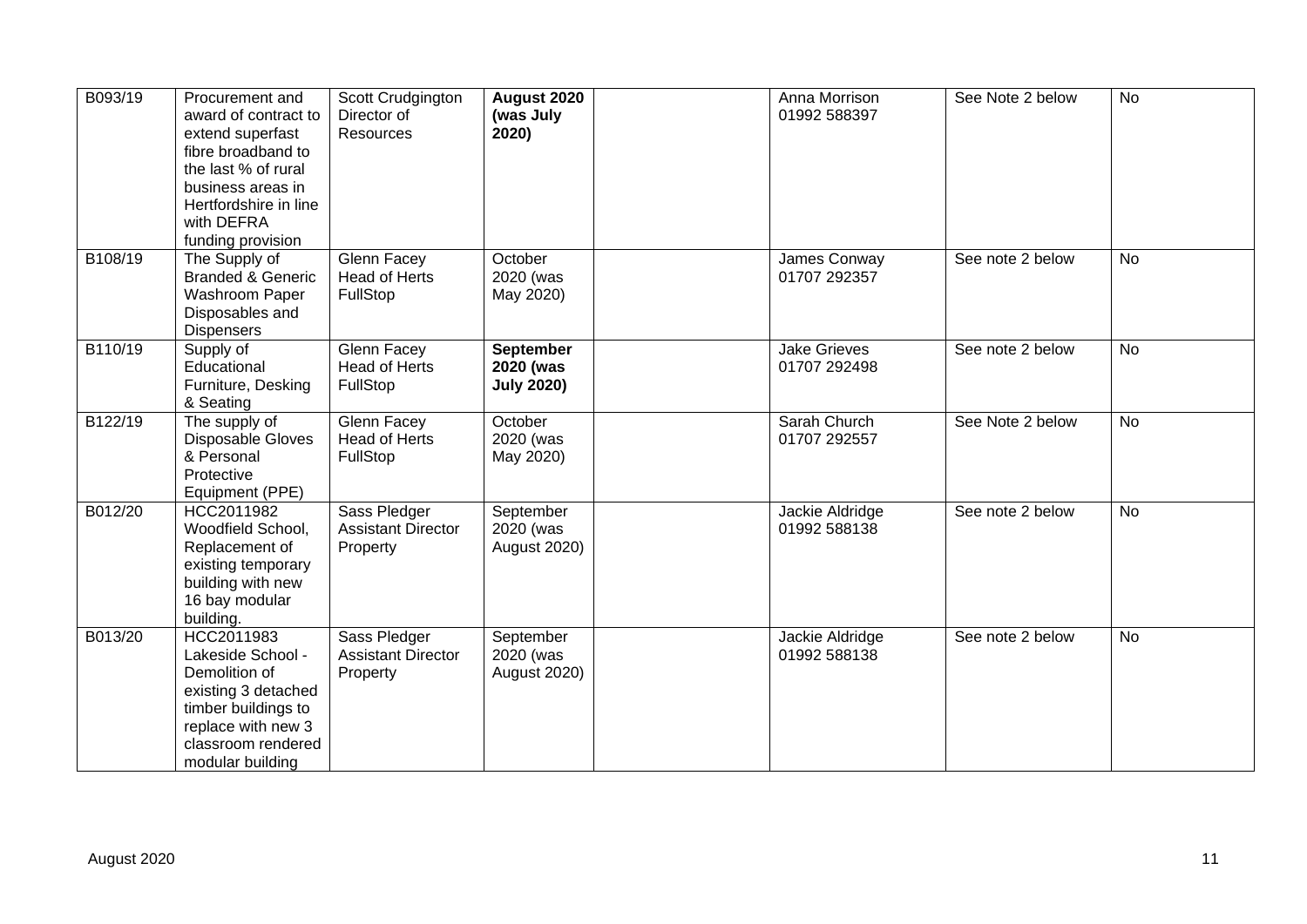| B017/20 | HCC2011967 - The<br><b>Bishops Stortford</b><br>High School-<br>Design & Build<br><b>Contract Early</b><br>Works                                                               | Sass Pledger<br><b>Assistant Director</b><br>Property                                   | <b>October</b><br>2020 (was<br><b>September</b><br>2020) | Jackie Aldridge<br>01992 588138    | See note 2 below | <b>No</b> |
|---------|--------------------------------------------------------------------------------------------------------------------------------------------------------------------------------|-----------------------------------------------------------------------------------------|----------------------------------------------------------|------------------------------------|------------------|-----------|
| B018/20 | HCC2011970 -<br><b>Bishops Stortford</b><br>North Secondary -<br>Design & Build<br>Contract in respect<br>of new build works                                                   | Sass Pledger<br><b>Assistant Director</b><br>Property                                   | October<br>2020 (was<br><b>September</b><br>2020)        | Jackie Aldridge<br>01992 588138    | See note 2 below | No        |
| B023/20 | To approve the<br><b>Staff Travel Action</b><br>Plan for Apsley<br>Office                                                                                                      | Scott Crudgington<br>Director of<br>Resources                                           | September<br>2020 (was<br>April 2020)                    | Sass Pledger<br>01992 555970       | Report           | <b>No</b> |
| B024/20 | Award of various<br>school transport<br>and local bus<br>contracts (services<br>starting September<br>2020)                                                                    | Simon Aries<br>Assistant Director,<br>Transport, Waste &<br>Environmental<br>Management | October<br>2020 (was<br>May 2020)                        | <b>Matt Lale</b><br>01992 588633   | See Note 2 below | <b>No</b> |
| B027/20 | HCC2012045<br>Maintenance term<br>contract for the<br>provision of repairs,<br>planned<br>maintenance and<br>minor works -<br>Mechanical &<br>Electrical: Award of<br>contract | Sass Pledger<br><b>Assistant Director</b><br>Property                                   | <b>September</b><br>2020 (was<br><b>August</b><br>2020)  | Michael Cunningham<br>07970 193615 | See Note 2 below | <b>No</b> |
| B038/20 | HCC2012130<br>Valentine Farm -<br>Demolition of<br>existing 3 bed<br>residential House<br>and construction of<br>new 3 bed<br>residential house -<br>Award of contract         | Sass Pledger<br><b>Assistant Director</b><br>Property                                   | <b>October</b><br>2020 (was<br><b>September</b><br>2020) | Jackie Aldridge<br>01992 588138    | See note 2 below | <b>No</b> |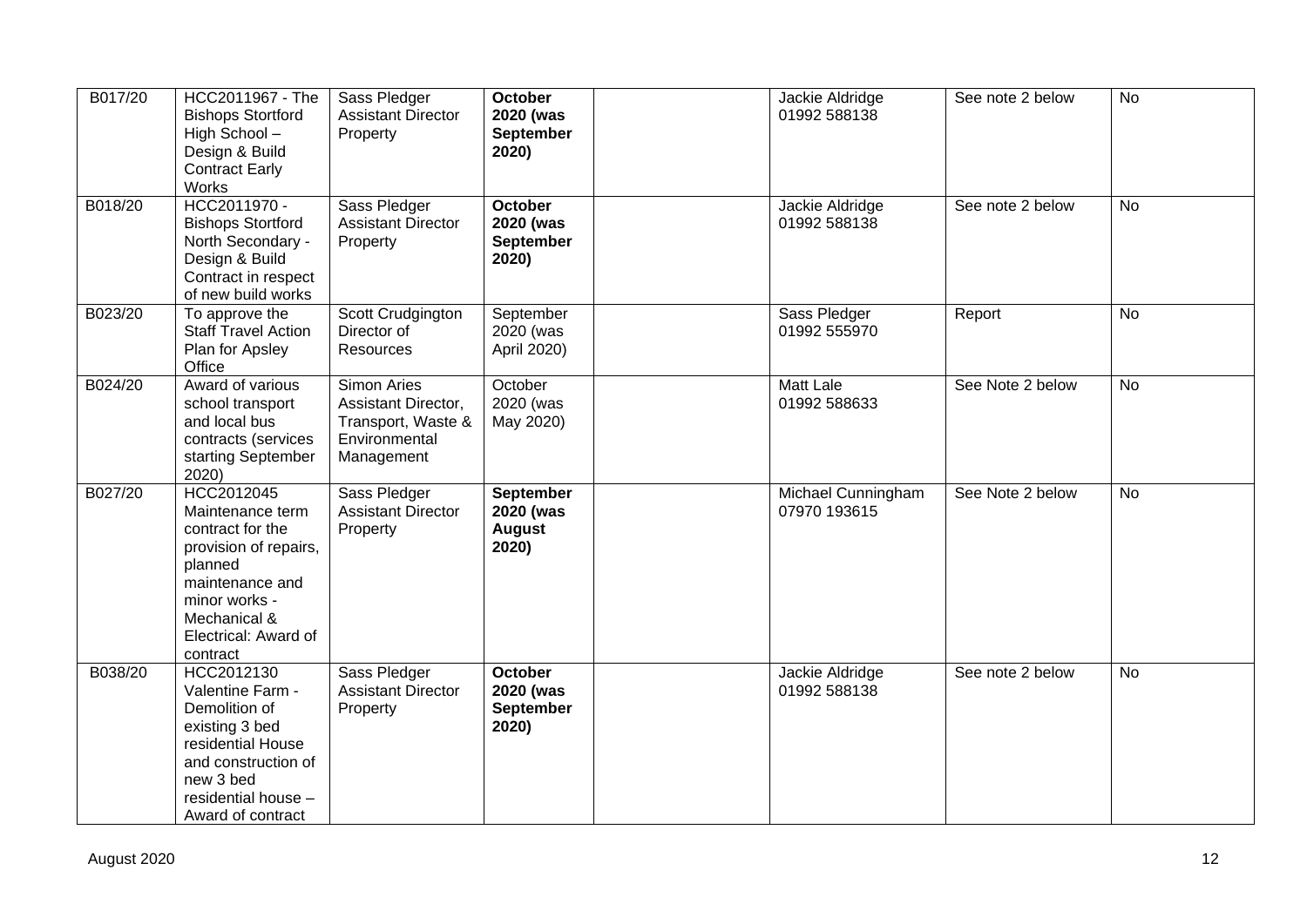| B040/20 | Award of contract<br>for the provision of<br>a Street Sweeping<br>Service                                                                                                                                   | Simon Aries<br><b>Assistant Director</b><br>Transport, Waste &<br>Environmental<br>Management   | October<br>2020 (was<br>September<br>2020) |                                                                         | <b>Matthew King</b><br>01992 556207  | See note 2 below | <b>No</b> |
|---------|-------------------------------------------------------------------------------------------------------------------------------------------------------------------------------------------------------------|-------------------------------------------------------------------------------------------------|--------------------------------------------|-------------------------------------------------------------------------|--------------------------------------|------------------|-----------|
| B042/20 | <b>Delivery Agreement</b><br>for the provision of<br>Pre-Construction<br>works for the<br>Eastern Waste<br>Transfer Station -<br>Award of contract                                                          | Simon Aries<br><b>Assistant Director</b><br>Transport, Waste<br>and Environmental<br>Management | <b>August 2020</b><br>(was July<br>2020)   |                                                                         | <b>Matthew King</b><br>01992 556207  | See note 2 below | No        |
| B044/20 | Contract for the<br>Provision of<br>Children's Cross<br>Regional<br>Arrangements<br>Group (CCRAG)<br>Database                                                                                               | Marion Ingram<br>Operations<br>Director, Specialist<br><b>Services</b>                          | August 2020                                |                                                                         | Lynn Knowles<br>07740918847          | See note 2 below | No        |
| B047/20 | Hertfordshire<br><b>County Council &amp;</b><br>The Procurement<br>Partnership Ltd<br>(TPPL) Vehicle<br><b>Contract Hire</b><br>Framework                                                                   | Glenn Facey<br><b>Head of Herts</b><br>FullStop                                                 | August 2020<br>(was July<br>2020)          |                                                                         | Glenn Facey<br>01707 292364          | See note 2 below | <b>No</b> |
| B048/20 | Approve proposals<br>to develop a new<br><b>SEND (Special</b><br><b>Educational Needs</b><br>& Disability)<br>Information, advice<br>and support offer<br>based on<br>consultation, which<br>closed 14/6/20 | Jenny Coles<br>Director of<br><b>Children's Services</b>                                        | August 2020<br>(was July<br>2020)          | Children, Young<br><b>People &amp; Families</b><br><b>Cabinet Panel</b> | <b>Felix Gilding</b><br>07970 193278 | Report           | <b>No</b> |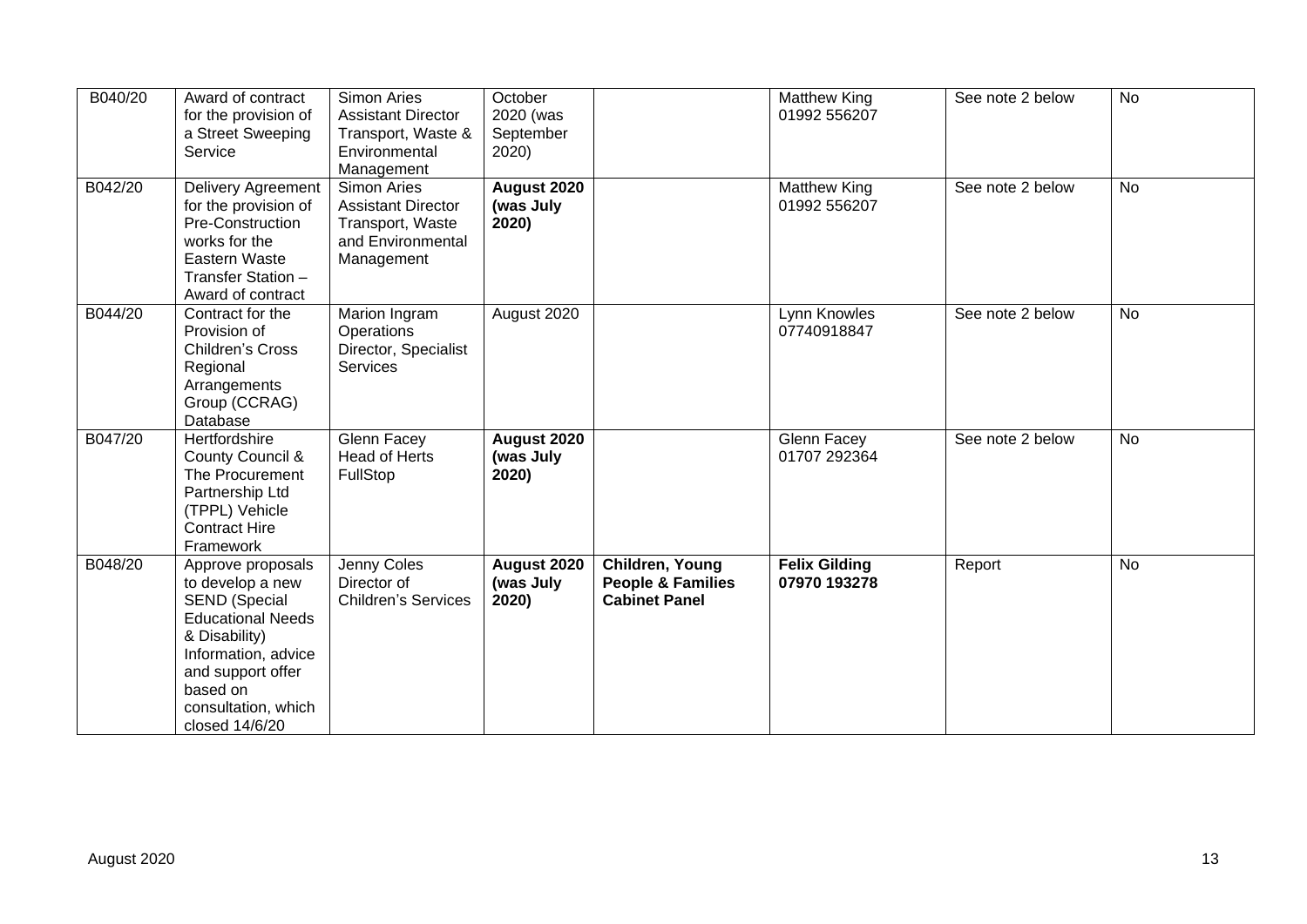| B049/20 | Procurement and<br>award of the<br>Highways<br>Structural<br>Maintenance and<br>Resurfacing<br>Treatments<br>Framework<br>(HCC2012002)                                            | Anthony Boucher,<br><b>Assistant Director</b><br>Highways<br>Operations | Not before<br>04/08/2020                   |                                                                              | Steve Johnson<br>01992 588126       | See notes $2 & 4$<br>below | <b>No</b> |
|---------|-----------------------------------------------------------------------------------------------------------------------------------------------------------------------------------|-------------------------------------------------------------------------|--------------------------------------------|------------------------------------------------------------------------------|-------------------------------------|----------------------------|-----------|
| B050/20 | Potential extension<br>to the Highways<br><b>Weston Hills</b><br>Inspection and<br>Maintenance<br><b>Services Contract</b><br>(HCC1608661)                                        | Anthony Boucher,<br><b>Assistant Director</b><br>Highways<br>Operations | Not before<br>04/08/2020                   |                                                                              | Steve Johnson<br>01992 588126       | See notes 2 & 4<br>below   | <b>No</b> |
| B051/20 | Approve criteria for<br>shortlisting<br>Sustainable Travel<br>Towns programme                                                                                                     | Mark Kemp<br>Director of<br>Environment &<br>Infrastructure             | Not before<br>04/08/2020                   | Growth, Infrastructure,<br>Planning & the<br><b>Economy Cabinet</b><br>Panel | <b>Trevor Mason</b><br>01992 556117 | Report                     | <b>No</b> |
| B052/20 | HCC1507837<br>Maintenance term<br>contract -<br>Mechanical and<br>Electrical - to<br>provide interim<br>arrangements for<br>the provision of this<br>service Dec 20-<br>March 21. | Sass Pledger<br><b>Assistant Director</b><br>Property                   | October<br>2020 (was<br>September<br>2020) |                                                                              | Michael Cunningham<br>07970 193615  | See note 2 below           | <b>No</b> |
| B053/20 | Grounds<br>Maintenance tender<br>for schools in<br>Hitchin area.<br>Award of contract                                                                                             | Glenn Facey<br><b>Head of Herts</b><br>FullStop                         | October<br>2020                            |                                                                              | Paul Bishop<br>01707 292384         | See note 2 below           | <b>No</b> |
| B054/20 | Grounds<br>Maintenance tender<br>for schools in Ware<br>and Hertford area.<br>Award of contract                                                                                   | Glenn Facey<br>Head of Herts<br>FullStop                                | October<br>2020                            |                                                                              | Paul Bishop<br>01707 292384         | See note 2 below           | <b>No</b> |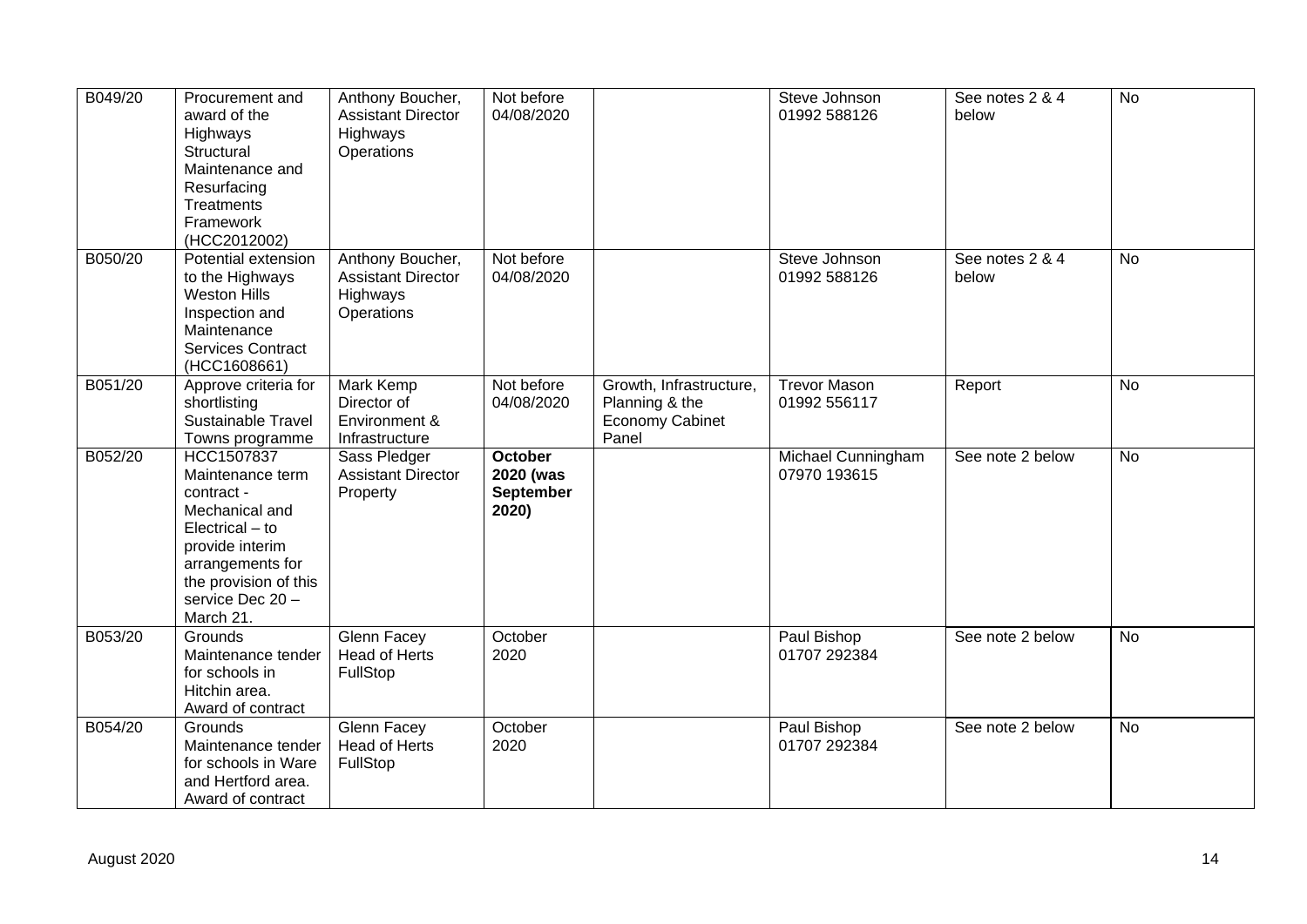| B055/20 | Grounds<br>Maintenance tender<br>for schools in<br>Bishops Stortford,<br>Buntingford and<br>Puckeridge area.<br>Award of contract                              | Glenn Facey<br><b>Head of Herts</b><br>FullStop | October<br>2020  | Paul Bishop<br>01707 292384  | See note 2 below | <b>No</b> |
|---------|----------------------------------------------------------------------------------------------------------------------------------------------------------------|-------------------------------------------------|------------------|------------------------------|------------------|-----------|
| B056/20 | Grounds<br>Maintenance tender<br>for schools in<br>Stevenage (primary<br>schools) area.<br>Award of contract                                                   | Glenn Facey<br><b>Head of Herts</b><br>FullStop | October<br>2020  | Paul Bishop<br>01707 292384  | See note 2 below | <b>No</b> |
| B057/20 | Grounds<br>Maintenance tender<br>for schools in<br>Stevenage<br>(secondary<br>schools) area.<br>Award of contract                                              | Glenn Facey<br><b>Head of Herts</b><br>FullStop | October<br>2020  | Paul Bishop<br>01707 292384  | See note 2 below | <b>No</b> |
| B058/20 | Grounds<br>Maintenance tender<br>for schools in<br>Letchworth area.<br>Award of contract                                                                       | Glenn Facey<br>Head of Herts<br>FullStop        | October<br>2020  | Paul Bishop<br>01707 292384  | See note 2 below | <b>No</b> |
| B059/20 | Grounds<br>Maintenance tender<br>for Facilities<br>Management sites,<br>Children's Services,<br><b>Adult Care</b><br>Services, Libraries.<br>Award of Contract | Glenn Facey<br>Head of Herts<br>FullStop        | October<br>2020  | Paul Bishop<br>01707 292384  | See note 2 below | <b>No</b> |
| B060/20 | Approve the Staff<br><b>Travel Action Plan</b><br>(Stevenage offices)                                                                                          | Scott Crudgington<br>Director of<br>Resources   | November<br>2020 | Sass Pledger<br>01992 555970 | Report           | <b>No</b> |
| B061/20 | Approve the Staff<br><b>Travel Action Plan</b><br>(Hertford offices)                                                                                           | Scott Crudgington<br>Director of<br>Resources   | November<br>2020 | Sass Pledger<br>01992 555970 | Report           | No        |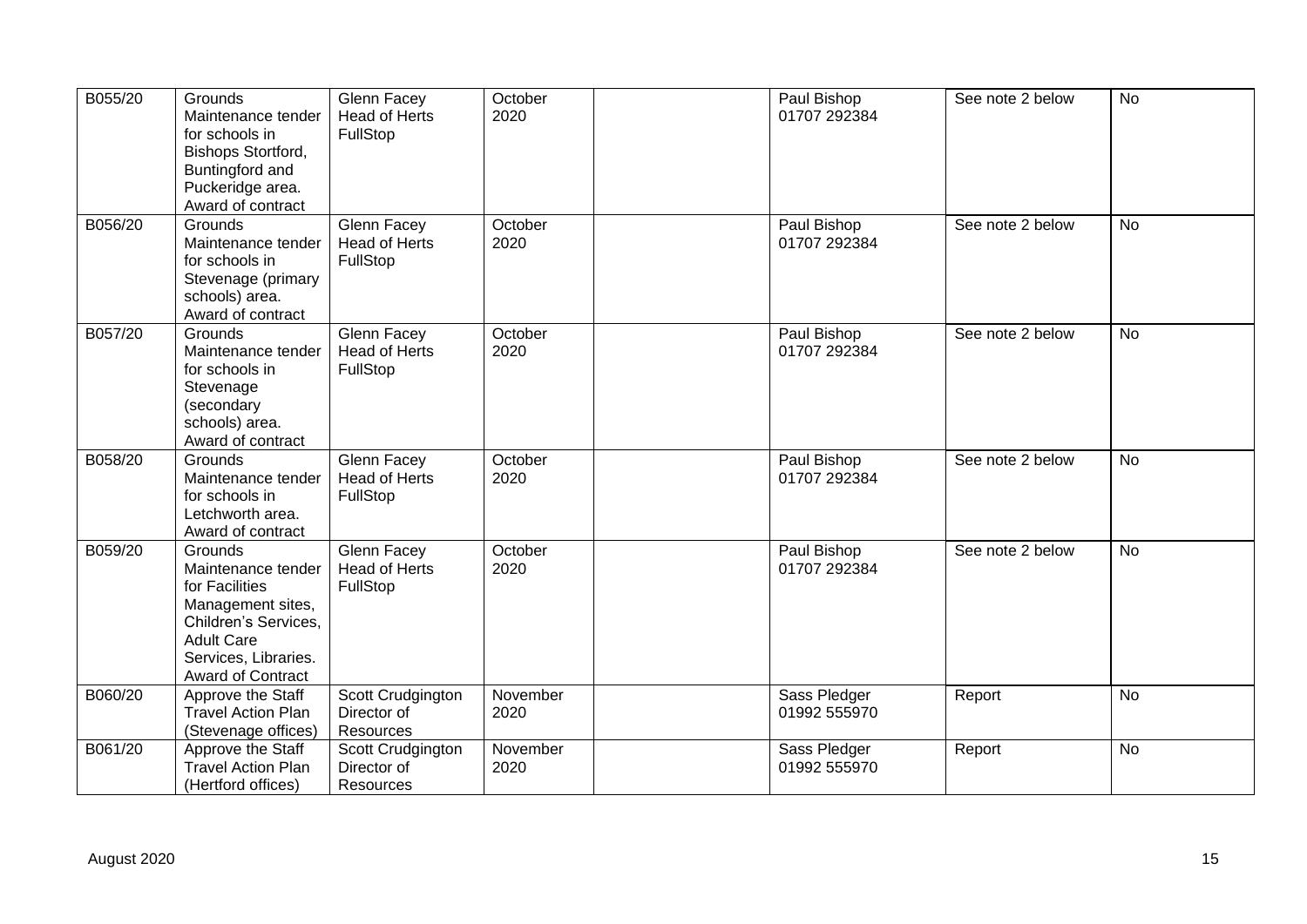| B062/20 | <b>Contract for the</b><br>provision of<br>container haulage<br>services, recycled<br>metals disposal<br>and automotive<br>battery disposal.                                                                                                                                                                                                                             | Simon Aries,<br><b>Assistant Director</b><br><b>Transport, Waste</b><br>& Environmental<br>Management.        | September<br>2020        | <b>Matthew King</b><br>01992 556207 | See Note 2 Below | <b>No</b> |
|---------|--------------------------------------------------------------------------------------------------------------------------------------------------------------------------------------------------------------------------------------------------------------------------------------------------------------------------------------------------------------------------|---------------------------------------------------------------------------------------------------------------|--------------------------|-------------------------------------|------------------|-----------|
| B063/20 | <b>Contract for the</b><br>provision of dry<br>recyclables, hard<br>plastics and wood<br>disposal.                                                                                                                                                                                                                                                                       | <b>Simon Aries,</b><br><b>Assistant Director</b><br><b>Transport, Waste</b><br>& Environmental<br>Management. | <b>September</b><br>2020 | <b>Matthew King</b><br>01992 556207 | See Note 2 Below | <b>No</b> |
| B064/20 | <b>Contract for the</b><br>provision of green<br>waste disposal.                                                                                                                                                                                                                                                                                                         | Simon Aries,<br><b>Assistant Director</b><br><b>Transport, Waste</b><br>& Environmental<br>Management.        | <b>September</b><br>2020 | <b>Matthew King</b><br>01992 556207 | See Note 2 Below | <b>No</b> |
| B065/20 | Implementing<br>Phase 2 of an<br>assistive<br>technology pilot<br>across one<br>locality to test out<br>and evaluate new<br>digital<br>technologies to<br>support people's<br>independence and<br>increase their<br>ability to stay in<br>their own home.<br>Phase 2 to be<br>conducted using<br>the same<br>approach as the<br>initial Proof of<br><b>Concept pilot</b> | <b>Chris Badger</b><br>Interim Director,<br><b>Adult Care</b><br><b>Services</b>                              | <b>September</b><br>2020 | <b>Helen Maneuf</b><br>01438 845502 | See note 2 below | <b>No</b> |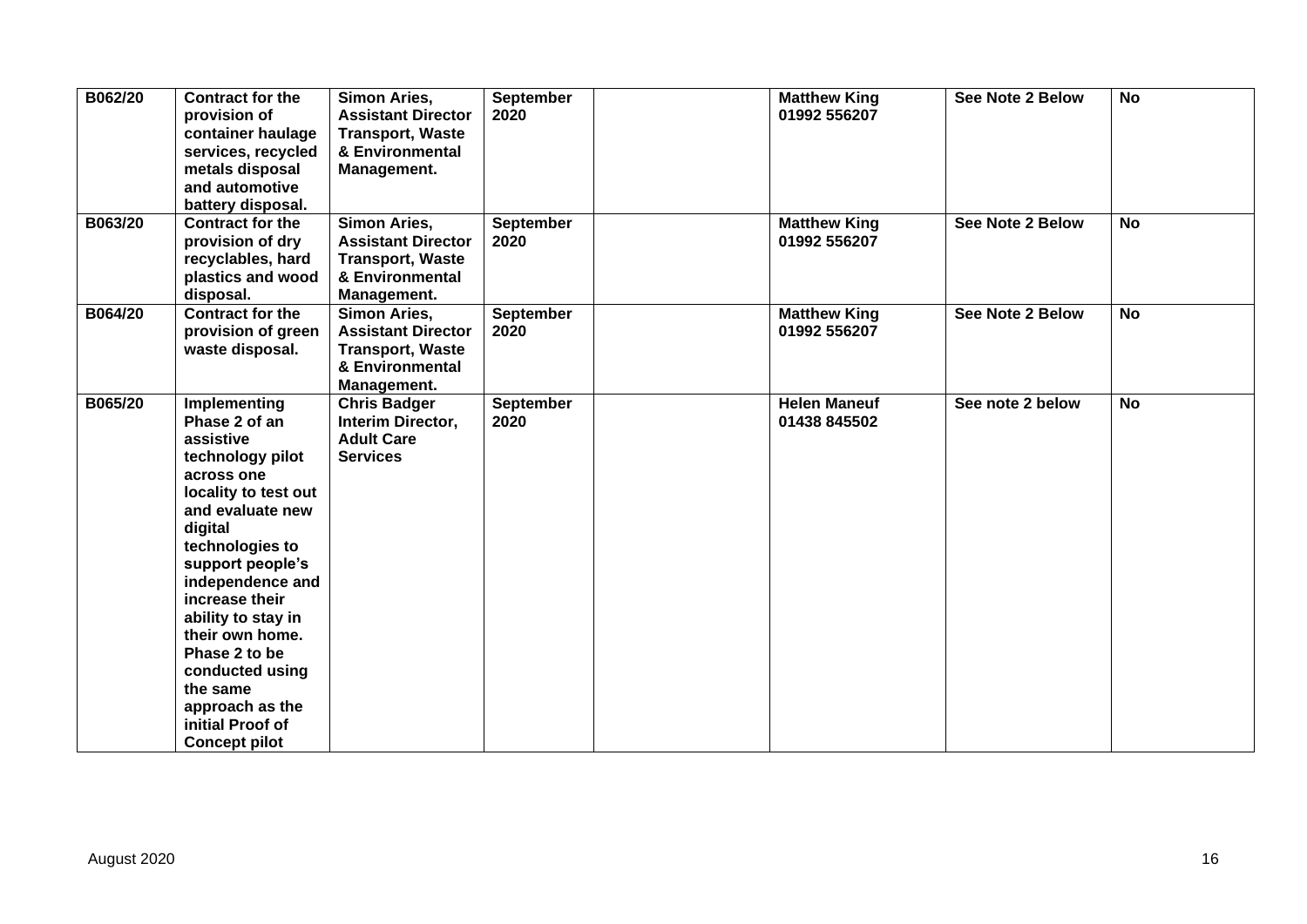| B066/20 | HCC2012259-<br><b>Ickleford School-</b><br><b>Undertake heating</b><br>& domestic<br>pipework<br>replacement<br>(including heating<br>emitters) &<br>upgrade to plant<br>room      | <b>Sass Pledger</b><br><b>Assistant Director</b><br><b>Property</b> | September<br>2020 | <b>Claire Saban</b><br>01992 556799 | See note 2 below | <b>No</b> |
|---------|------------------------------------------------------------------------------------------------------------------------------------------------------------------------------------|---------------------------------------------------------------------|-------------------|-------------------------------------|------------------|-----------|
| B067/20 | HCC2012260 -<br><b>Swing Gate</b><br>School-<br><b>Undertake heating</b><br>& domestic<br>pipework<br>replacement<br>(including heating<br>emitters) &<br>upgrade to plant<br>room | <b>Sass Pledger</b><br><b>Assistant Director</b><br><b>Property</b> | September<br>2020 | <b>Claire Saban</b><br>01992 556799 | See note 2 below | <b>No</b> |
| B068/20 | HCC2012261-<br><b>Prae Wood School</b><br>- Undertake<br>heating &<br>domestic<br>pipework<br>replacement<br>(including heating<br>emitters) &<br>upgrade to plant<br>room         | <b>Sass Pledger</b><br><b>Assistant Director</b><br><b>Property</b> | September<br>2020 | <b>Claire Saban</b><br>01992 556799 | See note 2 below | <b>No</b> |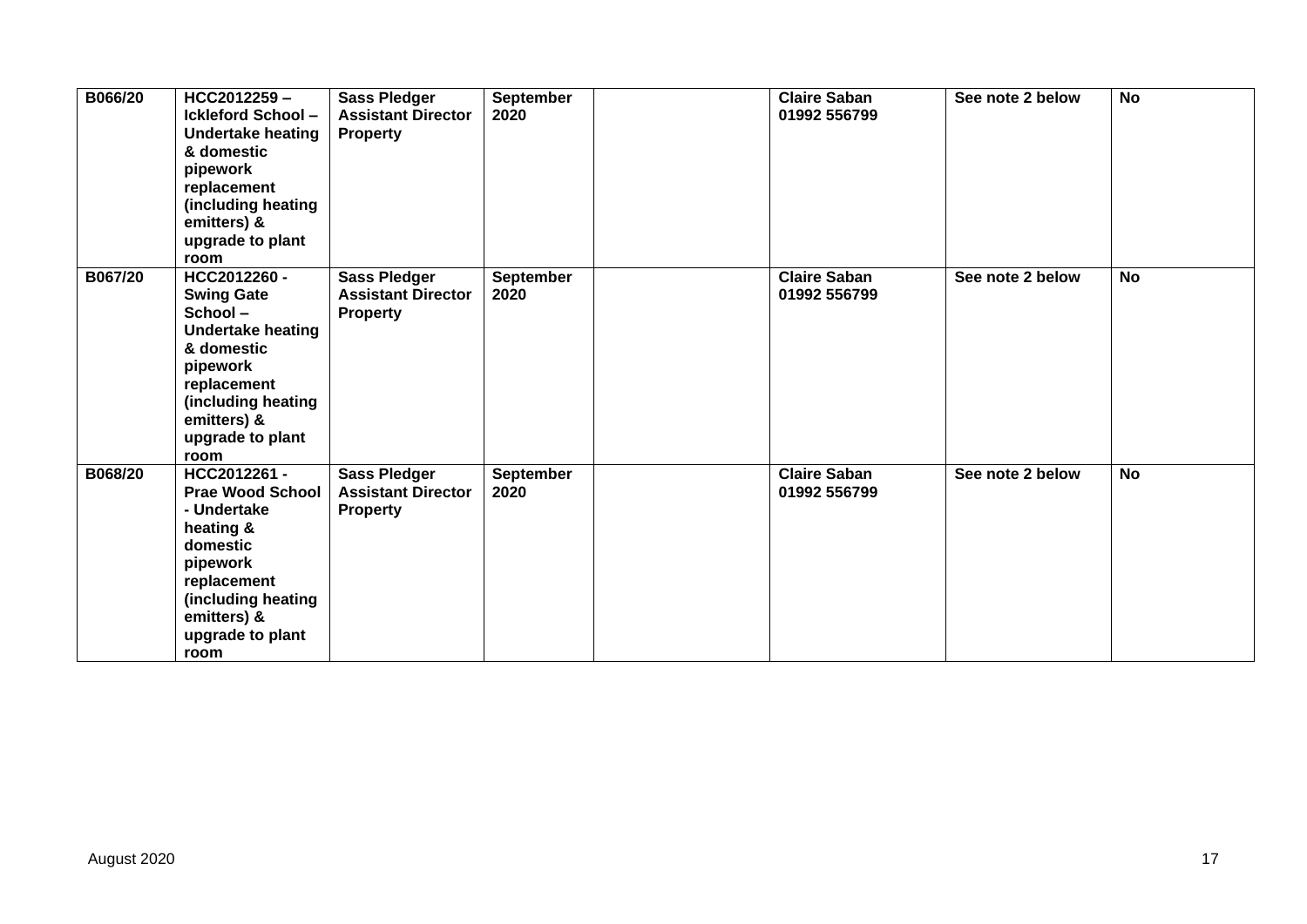| B069/20 | HCC2012262 -<br><b>Kings Langley</b><br><b>Primary School -</b><br><b>Undertake heating</b><br>& domestic<br>pipework<br>replacement<br>(including heating<br>emitters) &<br>upgrade to plant<br>room | <b>Sass Pledger</b><br><b>Assistant Director</b><br><b>Property</b>              | September<br>2020       | <b>Claire Saban</b><br>01992 556799    | See note 2 below | <b>No</b> |
|---------|-------------------------------------------------------------------------------------------------------------------------------------------------------------------------------------------------------|----------------------------------------------------------------------------------|-------------------------|----------------------------------------|------------------|-----------|
| B070/20 | <b>Pre-Construction</b><br><b>Services</b><br><b>Agreement for the</b><br>provision of a new<br><b>First School at</b><br><b>Buntingford.</b>                                                         | <b>Sass Pledger</b><br><b>Assistant Director</b><br><b>Property</b>              | <b>October</b><br>2020  | <b>Jackie Aldridge</b><br>01992 588138 | See note 2 below | <b>No</b> |
| B071/20 | <b>Award of contract</b><br>for the Sensory<br><b>Support Tender</b>                                                                                                                                  | <b>Chris Badger</b><br>Interim Director,<br><b>Adult Care</b><br><b>Services</b> | <b>December</b><br>2020 | <b>Carolyn Gale</b><br>01438 843474    | See Note 2 below | <b>No</b> |
| B072/20 | <b>Award of contract</b><br>for the<br>Communicator<br>and Intervenor<br><b>Service</b>                                                                                                               | <b>Chris Badger</b><br>Interim Director,<br><b>Adult Care</b><br><b>Services</b> | <b>December</b><br>2020 | <b>Carolyn Gale</b><br>01438 843474    | See Note 2 below | <b>No</b> |

#### **Notes:**

- 1. CBC contract = on behalf of 17 local authority members of the Central Buying Consortium
- 2. Quality and price evaluation derived from tenderers' submissions *(which may contain exempt information and if so will not be available for public inspection)*
- Collaborative contract with one or more authorities (not a CBC contract)
- 4. Part II (due to 'Information relating to the financial or business affairs of any particular person (including the Council')".

If you have any general enquiries about this Forward Plan - contact Deborah Jeffery, Assistant Manager, Democratic Services, 01992 555563 Email: [deborah.jeffery@hertfordshire.gov.uk](mailto:deborah.jeffery@hertfordshire.gov.uk) 

#### **QUENTIN BAKER, CHIEF LEGAL OFFICER**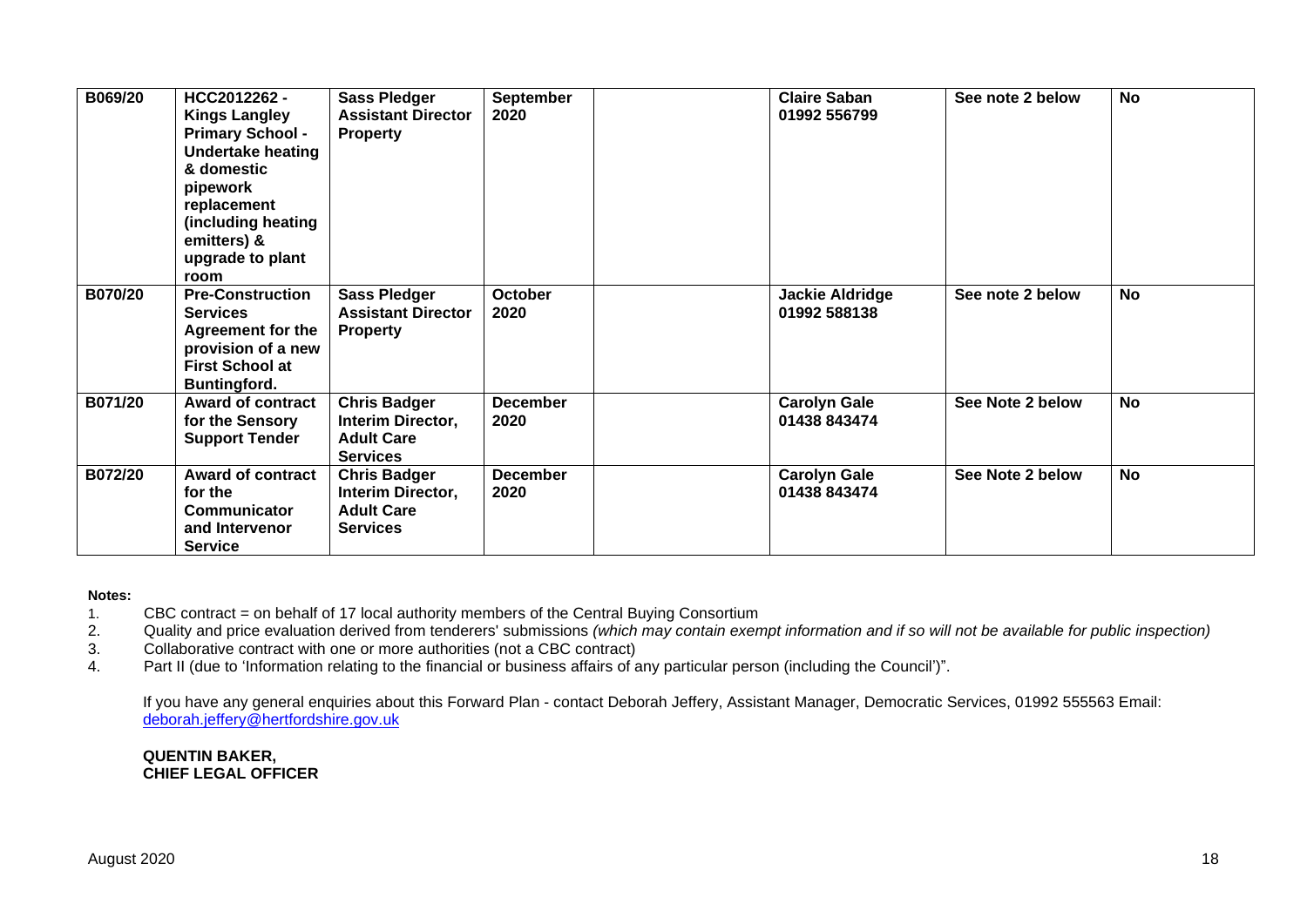

# **HERTFORDSHIRE COUNTY COUNCIL**

**FORWARD PLAN Notice of (a) key and other decisions likely to be made on behalf of the County Council by Cabinet, (b) key decisions likely to be made on behalf of the County Council by Officers and (c) decisions on Traffic Regulation Orders likely to be made by Officers on behalf of the County Council in the period 1 September 2020 – 31 December 2020**

# **Published: 4th August 2020**

[Note: Key decisions and other decisions due to be reached in August 2020 but not yet made remain listed (notice of these items was given in the Forward Plan issued on 6 July 2020)]

# **TRAFFIC REGULATION ORDERS**

#### **Broxbourne**

| Location                                        | <b>Proposed Restriction</b>                                                         |
|-------------------------------------------------|-------------------------------------------------------------------------------------|
| Andrews Lane, Cheshunt                          | 30mph Speed Limit                                                                   |
| Bryanstone Road, Waltham Cross                  | <b>Waiting Restrictions</b>                                                         |
| Blindman's Lane / Clarendon Road, Cheshunt      | <b>Waiting Restrictions</b>                                                         |
| Southmead Crescent / Marshcroft Drive, Cheshunt | <b>Waiting Restrictions</b>                                                         |
| Old Highway, Hoddesdon                          | <b>Waiting Restrictions</b>                                                         |
| Clarendon Road, Waltham Cross                   | <b>Waiting Restrictions</b>                                                         |
| New River Bridge (Essex Road), Hoddesdon        | Waiting Restrictions, Prohibition of Motor Vehicles,<br><b>Pedestrian Crossings</b> |

#### **East Herts**

| Location                                              | <b>Proposed Restriction</b>                                  |
|-------------------------------------------------------|--------------------------------------------------------------|
| <b>Hertford Town Centre</b>                           | Experimental Pedestrian Zone                                 |
| Crane Mead, Ware                                      | Waiting Restrictions, Road Humps                             |
| Ermine Street, Norris Way etc, Buntingford            | <b>Waiting Restriction</b>                                   |
| Newlands Avenue, Lovett Close etc, Bishop's Stortford | <b>Waiting Restrictions</b>                                  |
| Kiffin Road / Kitchener Road, Bishop's Stortford      | 20mph Speed Limit                                            |
| Allerthrop Road, Bishop's Stortford                   | Road Humps                                                   |
| Wentworth Drive/Sunningdale, Bishop's Stortford       | <b>Waiting Restrictions</b>                                  |
| South Road/Saffron Meadow, Standon                    | <b>Waiting Restrictions</b>                                  |
| Fairway, Sawbridgeworth                               | <b>Waiting Restrictions</b>                                  |
| Cambridge Road, Sawbridgeworth                        | <b>Waiting Restrictions</b>                                  |
| Anchor Street & Unnamed Roads, Bishop's Stortford     | Waiting Restrictions, Prohibition of Driving, Prohibition of |
|                                                       | Turns, Goods Vehicle Loading Bay, Pedestrian Crossing,       |
|                                                       | Road Humps, 20mph Speed Limit                                |
| Marsh Lane, Ware                                      | <b>Waiting Restrictions, Parking Places</b>                  |
| A602 Watton-at-Stone Bypass                           | 50mph Speed Limit                                            |
| Aston End Road, Aston                                 | <b>Waiting Restrictions</b>                                  |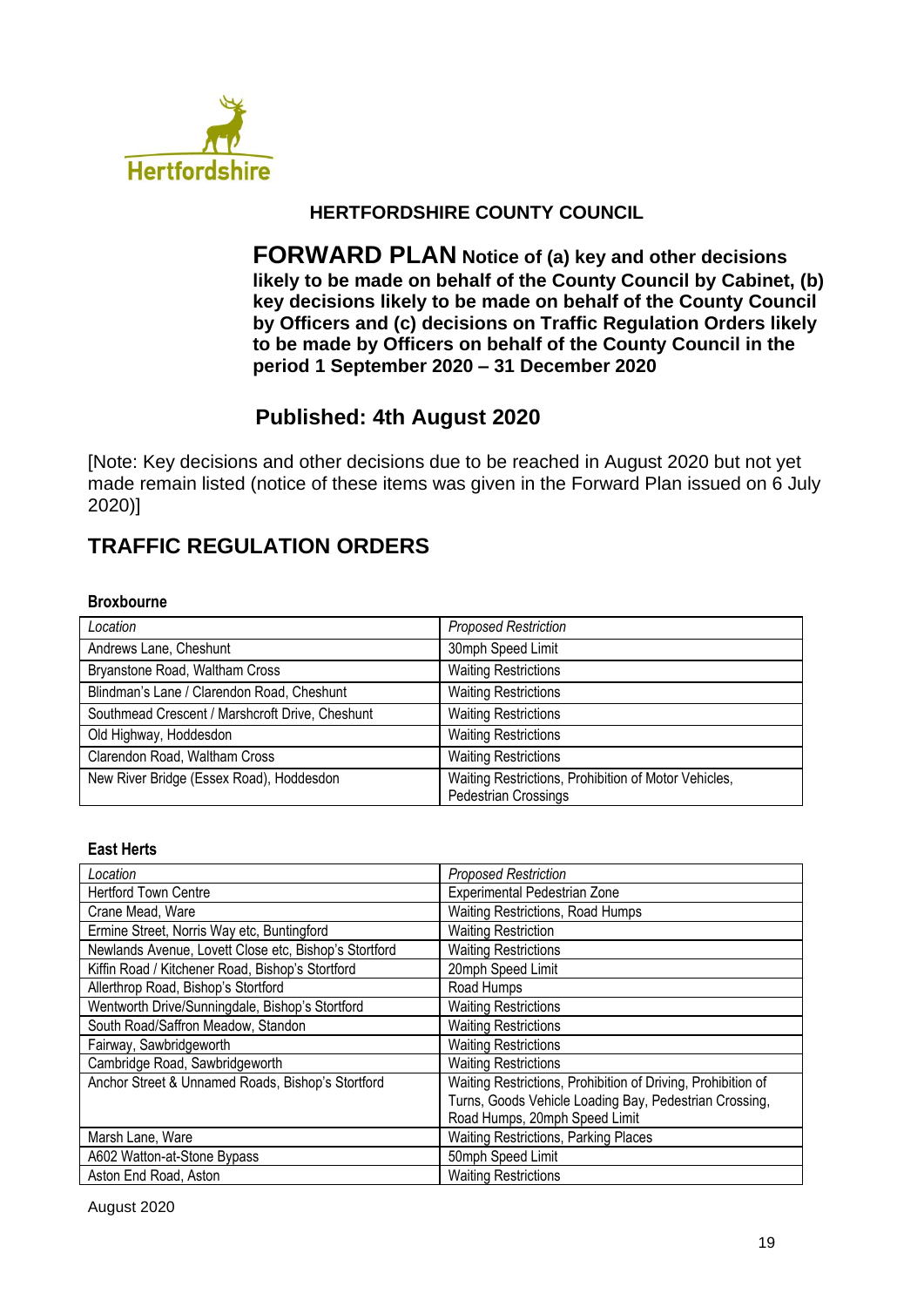| Hertford<br>Maidenhead<br><b>Street</b>          | Zone<br>`or<br>. IULGU 1<br>้งขน                                                |
|--------------------------------------------------|---------------------------------------------------------------------------------|
| 20<br>∟ittle '<br>Λ1<br>Hadham<br><b>B</b> ypass | -<br>rack<br>Limits.<br>∴vcle<br>mph<br>restricteo<br>Speed<br>$^{\circ}$<br>ิบ |

#### **Dacorum**

| Location                                           | <b>Proposed Restriction</b>                               |
|----------------------------------------------------|-----------------------------------------------------------|
| Bridgewater Road, Berkhamsted                      | <b>Waiting Restrictions</b>                               |
| Various Roads, Berkhamsted (2)                     | <b>Waiting Restrictions</b>                               |
| Various Roads, Hemel Hempstead                     | <b>Experimental Waiting Restrictions</b>                  |
| A4147 Maylands Avenue, Hemel Hempstead             | <b>Revocation Waiting Restrictions</b>                    |
| A4251 London Road / Magenta Court, Hemel Hempstead | <b>Waiting Restrictions</b>                               |
| Breakspear Way, Hemel Hempstead                    | Waiting Restrictions, 50mph Speed Limit, Pedestrian       |
|                                                    | Crossing                                                  |
| Buncefield Lane, Hemel Hempstead                   | Prohibition of Driving, Prohibition of Turns except Pedal |
|                                                    | Cycles                                                    |
| Brook Street, Tring                                | <b>Waiting Restrictions</b>                               |

# **St. Albans**

| Location                 | <b>Proposed Restriction</b> |
|--------------------------|-----------------------------|
| Langley Grove, Sandridge | <b>Waiting Restriction</b>  |
| Harpenden Lane, Redbourn | <b>Waiting Restrictions</b> |
| Clarence Road, Harpenden | Road Humps                  |

## **Welwyn Hatfield**

| Location                            | <b>Proposed Restriction</b>                                |
|-------------------------------------|------------------------------------------------------------|
| Welwyn Garden City Town Centre      | Restricted Zone, Pedestrian Zone, 20mph Speed Limit, Cycle |
|                                     | Lane, One Way Traffic, Parking Places, Road Humps          |
| Fretherne Road, Welwyn Garden City  | <b>Prohibition of Motor Vehicles</b>                       |
| Bridgefields, Welwyn Garden City    | <b>Waiting Restrictions</b>                                |
| Chipmunk Chase, Hatfield            | <b>Waiting Restrictions</b>                                |
| Boundary Lane/Elliott Close, Welwyn | <b>Waiting Restrictions</b>                                |
| High View, Hatfield                 | One Way, 20mph speed limit                                 |
| Appletree Way, Welwyn Garden City   | <b>Waiting Restrictions</b>                                |

## **North Herts**

| Location                         | <b>Proposed Restriction</b>              |
|----------------------------------|------------------------------------------|
| Various Roads, Hitchin           | <b>Waiting Restrictions</b>              |
| Various Roads, Royston           | <b>Waiting Restrictions</b>              |
| Various Roads, Letchworth        | <b>Experimental Waiting Restrictions</b> |
| A505 Royston Bypass              | 50mph Speed Limit                        |
| York Road, Hitchin               | School Keep Clear Markings               |
| Bearton Road, Hitchin            | <b>Waiting Restrictions</b>              |
| Baldock Road, Royston            | 50mph Speed Limit                        |
| Norton Way South etc, Letchworth | Waiting Restrictions, Road Humps         |
| Durham Way, Royston              | <b>Waiting Restrictions</b>              |
| York Way, Royston                | <b>Waiting Restrictions</b>              |
| Holwell Road, Pirton             | 30mph Speed Limit                        |

# **Stevenage**

| Location                      | <b>Proposed Restriction</b>                             |
|-------------------------------|---------------------------------------------------------|
| Coreys Mill Depot Access Road | Experimental Waiting Restrictions, Prohibition of Motor |
|                               | Vehicles                                                |